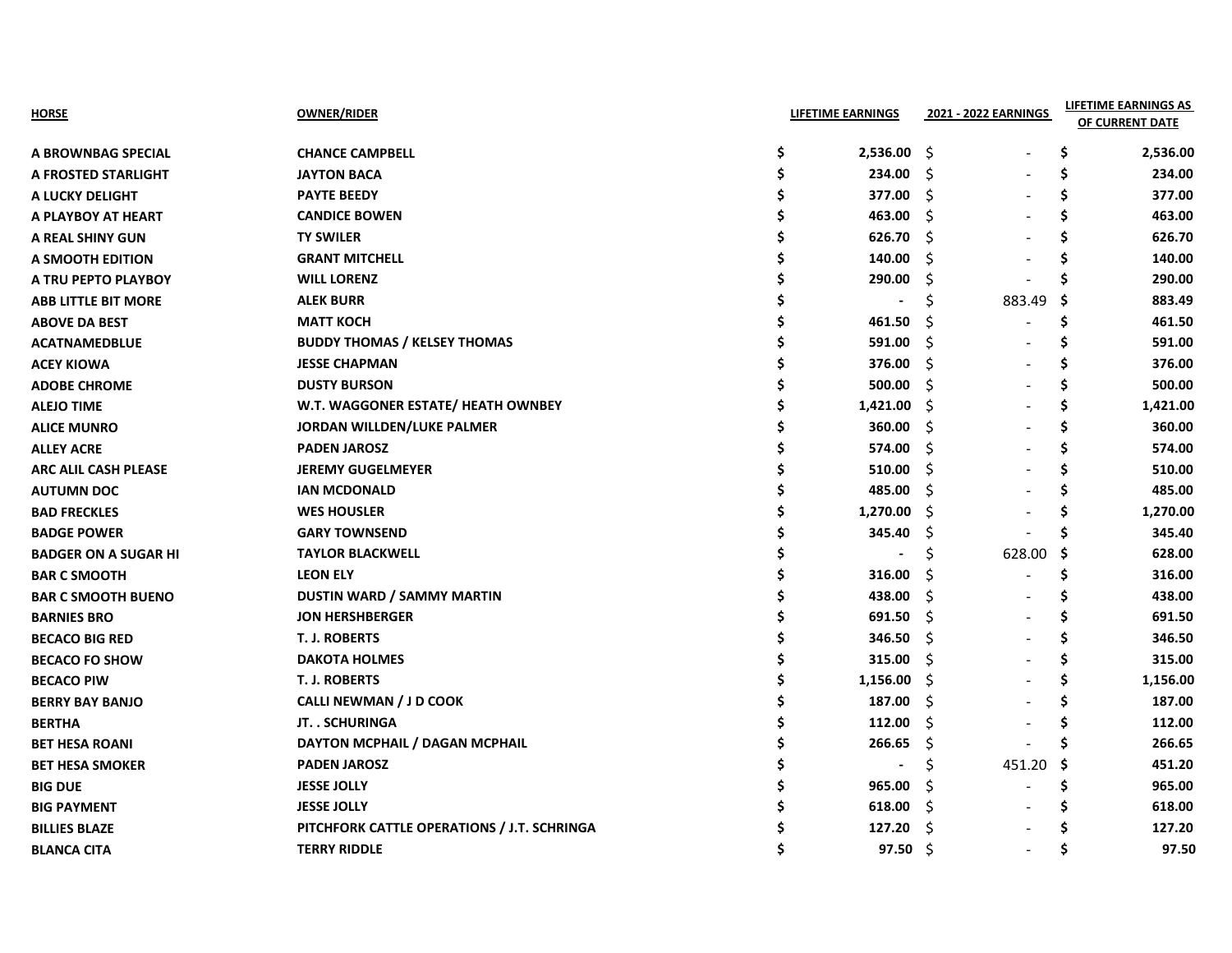| <b>BLUE BLOOD NIC</b>       | <b>TY SWILER</b>                                   | 271.44   | -\$ |             | \$  | 271.44   |
|-----------------------------|----------------------------------------------------|----------|-----|-------------|-----|----------|
| <b>BLUE BOONE CEILO</b>     | <b>STEPHEN HEITMANN</b>                            |          | Ś   | 140.00      | \$  | 140.00   |
| <b>BLUE SAVANNAH STYLE</b>  | <b>BOB WELCH/KRISTEN WELCH</b>                     | 294.50   | S   |             | \$  | 294.50   |
| <b>BLUE STORMIN TIVIO</b>   | <b>BLUE STORMIN TIVIO</b>                          | 782.75   | Ŝ.  |             | \$  | 782.75   |
| <b>BOBS CASH N RIO</b>      | <b>JAKE MITCHELL</b>                               | 126.00   | Ŝ.  |             | \$  | 126.00   |
| <b>BOBS FRECKLED BABE</b>   | <b>GIDEON PETERSON</b>                             | 256.00   | Ŝ.  |             | \$  | 256.00   |
| <b>BODEES ROYAL</b>         | <b>WES HOUSLER</b>                                 | 176.00   | Ŝ.  |             | \$  | 176.00   |
| <b>BOLD AND BEAUTIFUL</b>   | <b>CHRIS LITTLEFIELD</b>                           | 2,653.40 | -S  |             | S   | 2,653.40 |
| <b>BOLD HEARTED PIC</b>     | <b>MONTY HOLLAR</b>                                | 344.00   | S   |             |     | 344.00   |
| <b>BOLSA PEPP ROJO</b>      | <b>BRANDON BOWMAN</b>                              | 190.00   | Ŝ   |             |     | 190.00   |
| <b>BONNEY BAR CIRCLE</b>    | <b>IAN MCDONALD</b>                                | 420.00   | Ŝ   |             |     | 420.00   |
| <b>BOOGER BY TR</b>         | <b>DURRETT FARMS/ ORREN KOONTZ</b>                 | 849.00   | S   |             |     | 849.00   |
| <b>BOOM TANG</b>            | KIM DILLON / JULES ANDERSON                        |          |     | 30.00       |     | 30.00    |
| <b>BOOMIN PISTOLS</b>       | <b>LOGAN WESTCOTT / LOGAN &amp; JOSIE ANDERSON</b> | 240.00   | S   | 1,827.54 \$ |     | 2,067.54 |
| <b>BOON HICKORYS</b>        | <b>ASA DAUGHERTY</b>                               | 3,890.00 | S   |             | \$. | 3,890.00 |
| <b>BOON JEAN</b>            | <b>TAYLOR RANCH OPERATIONS / HEATH COX</b>         |          | Ş   | 232.60      | S   | 232.60   |
| <b>BOONANDCROKET</b>        | <b>JACK MCCOMBER/REGAN WHEATLEY</b>                | 975.30   | S   |             | Ś   | 975.30   |
| <b>BOONLIGHT PEPPY</b>      | <b>TONY MARTINEZ</b>                               | 759.00   | Ŝ   |             | S   | 759.00   |
| <b>BOONS HOT TAMALE</b>     | <b>KELSY MOSBY</b>                                 | 7,518.24 | -S  |             | Ś   | 7,518.24 |
| <b>BOONS ROSE ROYCE</b>     | <b>BREE VITEK</b>                                  | 160.00   | -S  |             | S   | 160.00   |
| <b>BOOTS DO SMOKE</b>       | <b>GARRETT COOPER</b>                              | 216.00   | Ŝ   |             | Ś   | 216.00   |
| <b>BOQUILLAS HICKORY</b>    | <b>DEMETRIO NAVARETTE</b>                          | 1,185.00 | Ŝ.  |             | S   | 1,185.00 |
| <b>BRANDING CREW</b>        | <b>RIGGIN JOHNSON</b>                              | 390.00   | Ŝ.  |             |     | 390.00   |
| <b>BRIDGE CANYON MISS</b>   | <b>MIKE ODEN</b>                                   | 1,732.50 | Ŝ.  |             | Ś   | 1,732.50 |
| <b>BRIGT RED TAG</b>        | <b>TRAVIS ALCORN</b>                               | 1,098.50 | -S  | 500.00      | .S  | 1,598.50 |
| <b>BRITE LIL FLASHLIGHT</b> | <b>LOGAN ANDERSON / NOEL TYREE</b>                 | 1,032.00 | -\$ | 300.00 \$   |     | 1,332.00 |
| <b>BUENO WOOD SPEED</b>     | <b>BEN SHIEW</b>                                   |          | \$  | 90.00       | -S  | 90.00    |
| C DEES IRISH WHISKEY        | <b>ORREN KOONTZ</b>                                | 529.00   | Ś   |             |     | 529.00   |
| <b>CALIES COLDWATER</b>     | <b>GATLIN DUNCAN</b>                               | 410.00   | \$  |             |     | 410.00   |
| <b>CAMOS WRIGHT ON</b>      | LAYTEN GRAHAM / JACKSON JOHNSON                    | 958.00   | Ŝ.  | 16.80       | .S  | 974.80   |
| <b>CAPITOL COLT</b>         | <b>RANDY KNIGHT</b>                                | 852.00   | S   |             | S   | 852.00   |
| <b>CAPS LITTLE GAMBLER</b>  | <b>WILLIE MCCLESKEY</b>                            | 195.00   | Ŝ.  |             |     | 195.00   |
| <b>CAPTIAN SPORT JOANE</b>  | <b>KARLA YODER/KENNY YODER</b>                     | 604.00   | -S  | 591.50      | -S  | 1,195.50 |
| <b>CASH N REY 008</b>       | <b>TRACY HAMPTON</b>                               | 245.00   | -S  |             | \$  | 245.00   |
| <b>CAT DUNIT</b>            | <b>ZACH LONG</b>                                   | 351.25   | -S  |             |     | 351.25   |
| <b>CAT IN THE BOONLIGHT</b> | <b>JOSH HALSELL/KY BROWNLEE</b>                    | 720.00   | Ŝ   |             |     | 720.00   |
| <b>CAT MANS NOT WIMPY</b>   | W.T. WAGGONER ESTATE / CASSIDY CHAMBLES            | 407.50   | Ŝ   |             |     | 407.50   |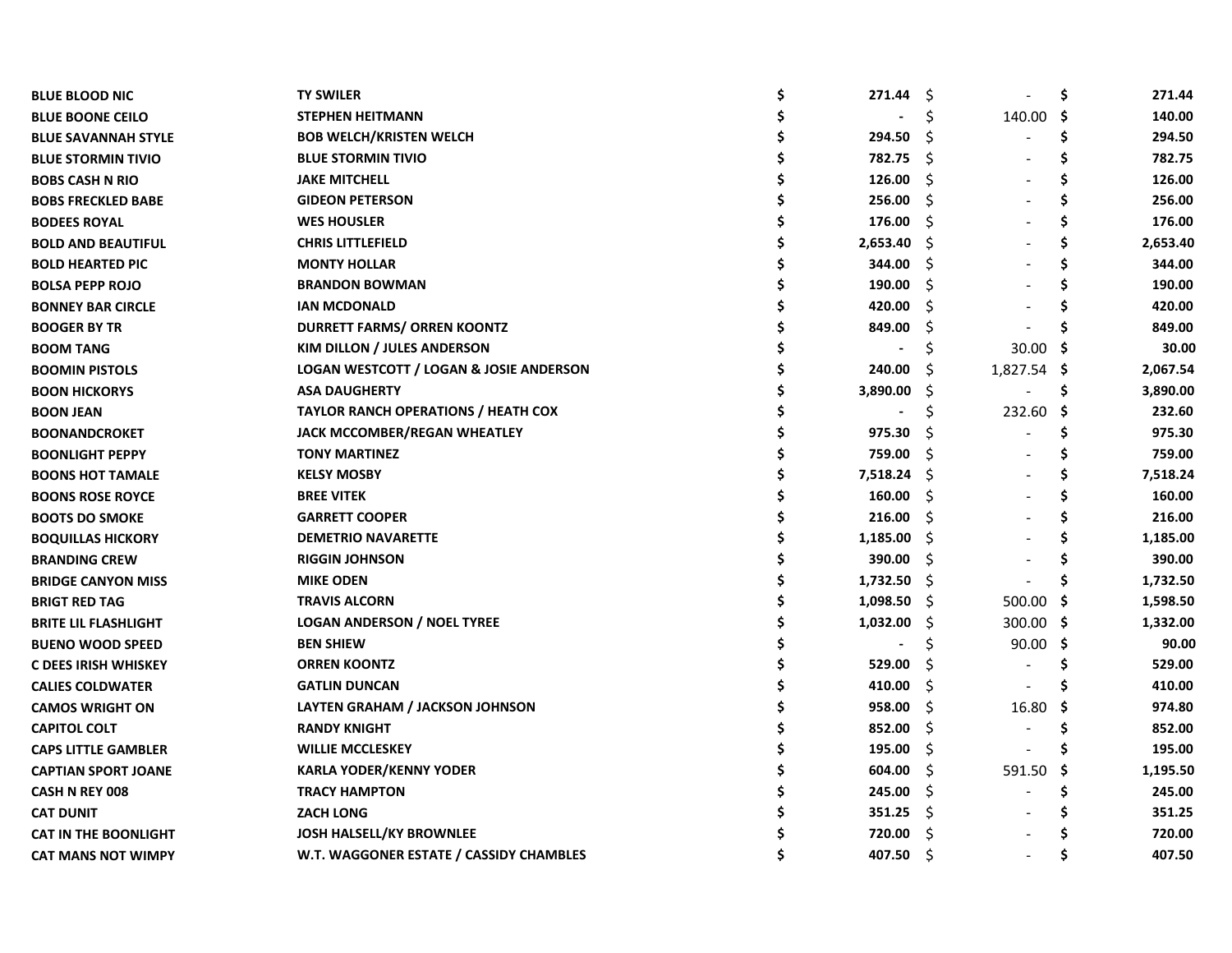| <b>CAT NIPPIN MOONSHINE</b>   | STEVEN MCCUTCHEON/KOLYN DUTTON                | \$<br>457.50 | -\$ |             | \$  | 457.50   |
|-------------------------------|-----------------------------------------------|--------------|-----|-------------|-----|----------|
| <b>CATS HILLBILLY</b>         | <b>QUENTIN GASS</b>                           | 330.00       | Ŝ.  |             | S   | 330.00   |
| <b>CATS PACKIN HEAT</b>       | <b>RYAN MCCOY</b>                             | 5,735.65     | - S | 1,887.65 \$ |     | 7,623.30 |
| <b>CATS TEXAS HOLDEM</b>      | <b>CUTTER HERMESMEYER</b>                     | 177.00       | S   |             | S   | 177.00   |
| <b>CATS WAYLON ON ME</b>      | <b>FAITH LYNCH</b>                            |              |     | 90.00       | - S | 90.00    |
| <b>CATTAHOOLA GUNNER</b>      | <b>MEREDITH LUBBOCK</b>                       | 1,554.09     | -S  |             | S   | 1,554.09 |
| <b>CATTY LITTLE SOPHIE</b>    | <b>CHARLES ROYBAL</b>                         | 280.00       | S   |             |     | 280.00   |
| <b>CD PEPTWOOD 17</b>         | <b>WAYLON DAVIS</b>                           |              | Ś   | 2,270.60    | -S  | 2,270.60 |
| <b>CD PLAYIN KITTY KAT</b>    | <b>CARSON HORNER</b>                          | 405.00       | S   |             | S   | 405.00   |
| <b>CD ROYAL CHICA</b>         | <b>KELSEY MOSBY</b>                           | 1,738.00     | -S  |             | S   | 1,738.00 |
| <b>CD ROYAL ME</b>            | <b>BILLY MORROW</b>                           | 760.50       | -S  |             |     | 760.50   |
| <b>CD SMART ROYAL</b>         | <b>KRESE DOUGLAS / JASON DOUGLAS</b>          | 80.00        | -S  |             |     | 80.00    |
| <b>CEE BARS SOAP</b>          | <b>RANDY WHITE</b>                            | 264.00       | S   |             |     | 264.00   |
| <b>CEEDEE STARR</b>           | <b>SCOTT WEATHERFORD / ASHLEY WEATHERFORD</b> |              | \$  | 1,146.97    | -S  | 1,146.97 |
| <b>CEE HICKORY DOC</b>        | <b>RIGGIN BRENTS</b>                          | 856.75       | S   |             | \$  | 856.75   |
| <b>CHECKIN OUT THE LADIES</b> | <b>PARKE GREESON</b>                          | 281.25       | -S  |             | s   | 281.25   |
| <b>CHEX KING WILL</b>         | <b>JOHN BRADSHAW</b>                          | 899.00       | Ŝ   |             | Ś   | 899.00   |
| <b>CHEX OR FRECKLE</b>        | <b>JED ROARK</b>                              | 125.00       | Ŝ.  |             | \$  | 125.00   |
| <b>CHICA PLEASE</b>           | <b>LANDON BROWN</b>                           | 532.80       | Ŝ.  |             | \$  | 532.80   |
| <b>CHICS BOON</b>             | <b>DANIEL CRANSON</b>                         | 128.00       | Ŝ.  |             | \$  | 128.00   |
| <b>CHICS SMART ELAN</b>       | <b>JULIA WINDERS / JAMES WINDERS</b>          | 710.00       | Ŝ.  |             | \$  | 710.00   |
| <b>CHOLLAS CACTUS CHEX</b>    | <b>BEN KIMBALL</b>                            | 160.00       | Ŝ   |             | Ś   | 160.00   |
| <b>CHULLAS FANCY PISTOL</b>   | KYE FUSTON/KRIS WILSON/ELWYN MCCLESKEY        | 3,159.50     | \$  |             | Ś   | 3,159.50 |
| <b>CIBOLAS MOONSHINE</b>      | <b>TIERRA McCORKELL</b>                       | 240.00       | \$  |             | Ś   | 240.00   |
| <b>CINNA SONOITA QUICK</b>    | <b>WILL LORENZ</b>                            | 216.00       | Ŝ.  |             |     | 216.00   |
| <b>CIRCLE BAR CAT ATTACK</b>  | ROD BRENTS/ EMMA BRENTS / RIGGIN BRENTS       | 581.90       | Ŝ   | 237.00      | .\$ | 818.90   |
| <b>CJ LIGHT IT UPOLLENA</b>   | <b>TINA LAMB</b>                              | 243.00       | Ŝ.  |             | \$. | 243.00   |
| <b>CLEAN N SHINEY</b>         | <b>RANDY WHITE</b>                            | 781.50       | \$  |             |     | 781.50   |
| <b>COACH BRYANT</b>           | <b>JAKE MURRAY</b>                            | 316.80       | -S  |             |     | 316.80   |
| <b>COBOYS BADGE A 390</b>     | <b>RUSSELL POWELL</b>                         | 119.00       | -S  |             | Ś   | 119.00   |
| <b>COLONEL FLIGHT</b>         | LEVENS PEEBLES / KOKERNOT O6 RANCH            | 80.00        | -\$ |             | Ś   | 80.00    |
| <b>COLONELS A PLAYBOY</b>     | <b>CHAD BRAKER</b>                            | 1,915.35     | -S  |             | \$. | 1,915.35 |
| <b>COMPROMISED POSITION</b>   | <b>MILES BAKER</b>                            | 1,355.00     | -S  |             | \$  | 1,355.00 |
| <b>CONCHA BALD MERCAT</b>     | <b>COLBY HUNT</b>                             | 225.00       | -S  |             | Ś   | 225.00   |
| <b>CONCHO TIO DRIFTER</b>     | <b>CLAYTON ZIBELL</b>                         | 375.00       | Ŝ   |             | Ś   | 375.00   |
| <b>COUNT VON COUNT</b>        | <b>TRINITY HAGGARD</b>                        | 875.00       | Ŝ   |             |     | 875.00   |
| <b>COW TRAIL LAD</b>          | <b>TRIPP TOWNSEND</b>                         | 1,720.60     | Ŝ.  |             | Ś   | 1,720.60 |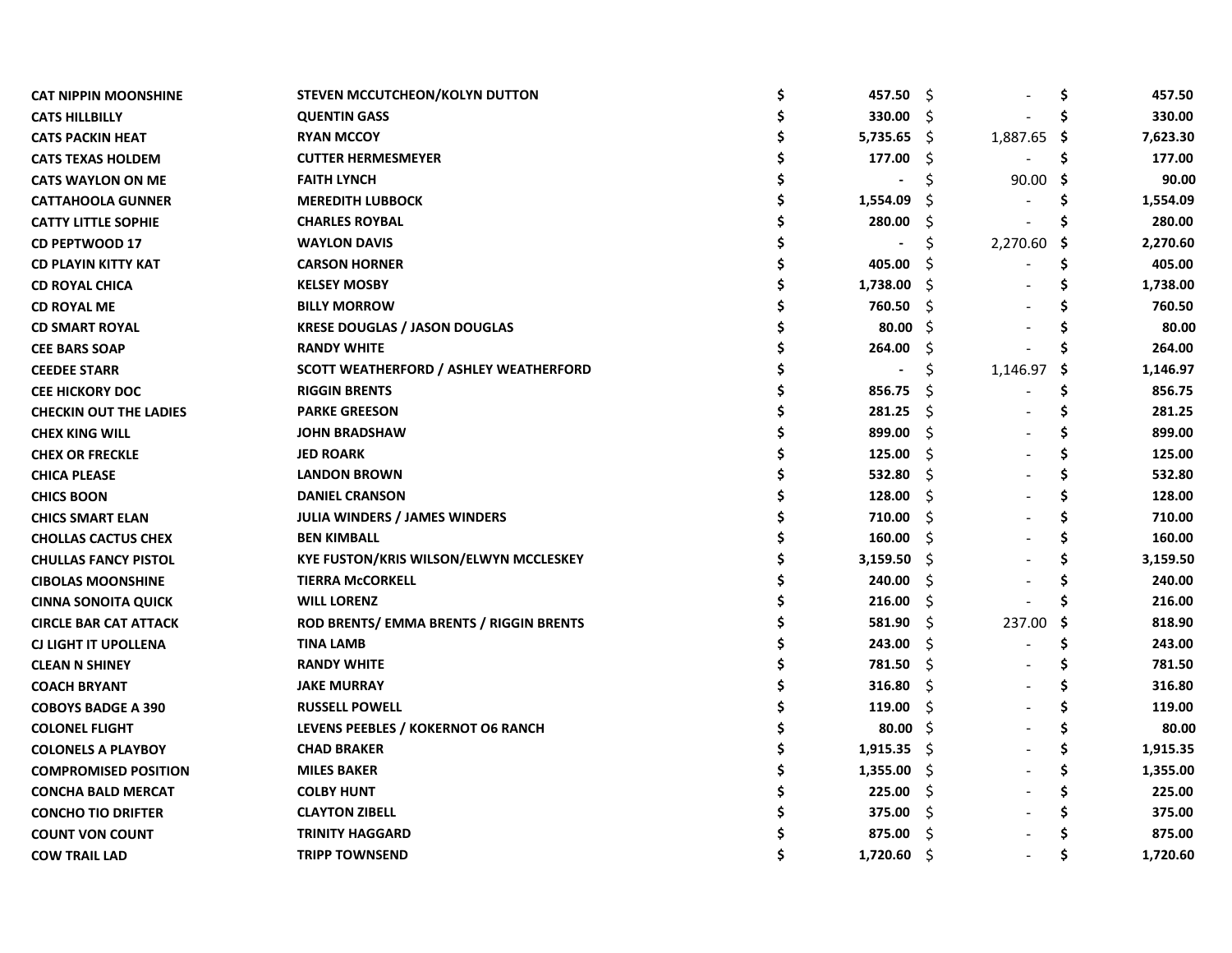| <b>COWBOY IN A BENZ</b>     | <b>LAYTEN GRAHAM</b>                         | $\qquad \qquad \blacksquare$ | \$  | 447.00 \$   |     | 447.00   |
|-----------------------------|----------------------------------------------|------------------------------|-----|-------------|-----|----------|
| <b>COWBOY MAKER</b>         | <b>COTTON LEATHERS</b>                       | 412.50                       | Ŝ   |             | S   | 412.50   |
| <b>COWBOY MOVEMENT</b>      | <b>MILES UNDERWOOD</b>                       | 623.00                       | Ŝ.  |             | S   | 623.00   |
| <b>COWBOY PROFILE</b>       | <b>MONTE HOLLER</b>                          | 168.00                       | -S  |             | s   | 168.00   |
| <b>COWBOY SECRET</b>        | <b>BEN LEE</b>                               | 1,336.00                     | -S  |             | S   | 1,336.00 |
| <b>COWBOYS DO</b>           | <b>GARRETT COOPER</b>                        | 144.00                       | -Ŝ  |             | \$. | 144.00   |
| <b>COWBOYS GINNIN</b>       | <b>BRANDON BOWMAN</b>                        | 76.00                        | - Ś |             | S   | 76.00    |
| <b>COWGIRLS PLAYIN</b>      | <b>CHANCE O'NEAL/WILL WALLENDORF</b>         | 3,115.25                     | -S  |             | S   | 3,115.25 |
| <b>COWPONY EXPRESS</b>      | <b>RYAN SNIDER</b>                           | 288.00                       | S   |             |     | 288.00   |
| <b>CPR PLAYGUNS SHADOW</b>  | <b>BO LOCKHART</b>                           | 156.23                       | -Ŝ  |             |     | 156.23   |
| <b>CR JOSYS LITTLE ZACK</b> | <b>JAKOB DEES</b>                            | 5,367.00                     | - S |             |     | 5,367.00 |
| <b>CR SMART ROYAL CAT</b>   | <b>HEATH COX</b>                             | 1,137.00                     | - S |             |     | 1,137.00 |
| <b>CR TUFF BE GREYT</b>     | <b>TONGUE RIVER RANCH/TJ ROBERTS</b>         | 933.50                       | -S  |             |     | 933.50   |
| <b>CR ZANS BIG STAR</b>     | <b>WILL LORENZ</b>                           | 65.00                        | -S  |             |     | 65.00    |
| <b>CRICKET</b>              | <b>KELSEY THOMAS/BUDDY THOMAS</b>            | 1,084.50                     | -S  |             |     | 1,084.50 |
| <b>CRR HURRICANE FAJITA</b> | <b>BAKER PERFORMANCE HORSES / DACI BAKER</b> | 159.99                       | Ş   |             |     | 159.99   |
| <b>CRUSIN AT SUNRISE</b>    | <b>CODY BUTLER</b>                           |                              | S   | 411.20      | S   | 411.20   |
| <b>CRUZ MODE</b>            | <b>BEN BALDUS</b>                            | 2,775.00                     | -S  |             | S   | 2,775.00 |
| <b>CRUZIN SMART CAT</b>     | <b>JANE OWENS / RICKY PIGGOTT</b>            | 682.00                       | -\$ |             | S   | 682.00   |
| <b>CS REAL SIXSHOOTER</b>   | <b>JEFF HEATON</b>                           | 577.47                       | - S |             |     | 577.47   |
| <b>CSR DUAL BOONLIGHT</b>   | <b>KALEIGH KING</b>                          | 340.00                       | -Ŝ  |             | Ś   | 340.00   |
| <b>CUCHARA EASY CASH</b>    | <b>CLINT LYNCH / FAYTH LYNCH</b>             | 345.25                       | -\$ |             | S   | 345.25   |
| <b>CUSTOM CHROME CHIC</b>   | REAGAN KOONTZ / DURRETT CATTLE CO.           | 85.00                        | - Ś |             | S   | 85.00    |
| <b>CWR SANNTONIO</b>        | <b>JANE OWENS / RICKY PIGGOTT</b>            | 773.00                       | Ŝ.  |             |     | 773.00   |
| <b>DANCIN LIL FRECKLES</b>  | <b>ALAN RABEL</b>                            | 1,107.50                     | -S  |             |     | 1,107.50 |
| <b>DASH O PEPPY</b>         | PITCHFORK CATTLE OPERATIONS / CLINT JONES    | 190.80                       | Ŝ.  |             |     | 190.80   |
| <b>DASHIN BOON SAN</b>      | <b>LEVI JONES</b>                            | 672.00                       | S   |             |     | 672.00   |
| <b>DDR CROSS BELL TARI</b>  | <b>ADRIAN VOGEL</b>                          | 1,062.50                     | -S  |             |     | 1,062.50 |
| <b>DEE BAR TRUE</b>         | <b>TRUE BURSON</b>                           | 1,507.50                     | -\$ |             |     | 1,507.50 |
| <b>DEE MARCUS HAIR</b>      | <b>JACK BROOKS / PRESLIE BROOKS</b>          | 460.00                       | -S  | 170.00 \$   |     | 630.00   |
| DEEPER SHADE OF BLUE        | DURRETT CATTLE COMPANY / ORREN KOONTZ        | 1,173.40                     | -\$ | 1,579.93 \$ |     | 2,753.33 |
| <b>DESIRE TIME</b>          | <b>ALI NORCUTT</b>                           |                              | \$  | 2,374.40 \$ |     | 2,374.40 |
| DH FROSTY WHIZ KID          | <b>DARCY HAMBY</b>                           |                              |     | 132.00 \$   |     | 132.00   |
| <b>DIAMOND FOR MISSY</b>    | <b>JIM STEVENSON</b>                         |                              | S   | $235.00$ \$ |     | 235.00   |
| <b>DIGGIN SALANO</b>        | <b>CHLOIE O'NEAL</b>                         |                              |     | 882.73 \$   |     | 882.73   |
| <b>DMAC WIDOW HAGAR</b>     | <b>CORY RICKARD</b>                          | 289.80                       | Ŝ   |             |     | 289.80   |
| <b>DMR MANZANITA WHO</b>    | <b>BRYSON BASSINGER / CAROLE BASSINGER</b>   | 502.50                       | Ŝ   |             | S   | 502.50   |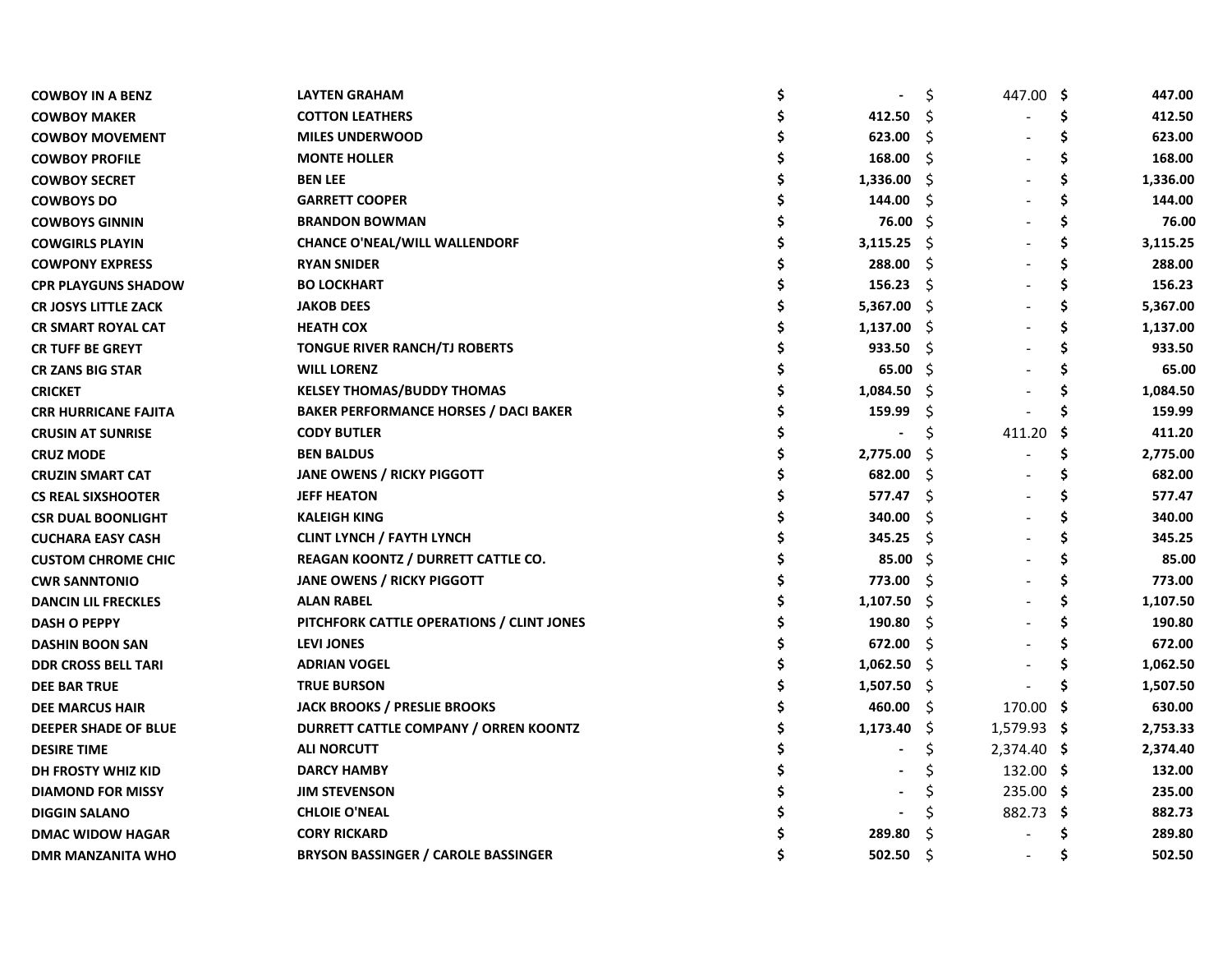|                                     |                                                                             | 217.50         | -\$    |                                                                                            | \$     | 217.50    |
|-------------------------------------|-----------------------------------------------------------------------------|----------------|--------|--------------------------------------------------------------------------------------------|--------|-----------|
|                                     |                                                                             |                |        |                                                                                            |        | 125.00    |
| <b>CLAYTON NICHOLSON</b>            |                                                                             | 186.00         | \$.    |                                                                                            |        | 186.00    |
| <b>JACK BROOKS</b>                  |                                                                             | 924.50         | -\$    |                                                                                            | -\$    | 1,838.67  |
| <b>TYLER THOMPSON</b>               |                                                                             | 2,215.50       |        |                                                                                            | \$.    | 2,215.50  |
| <b>WILL RODEN</b>                   |                                                                             | 378.00         | -S     |                                                                                            | S      | 378.00    |
| <b>GERRY GESELL / CECILIA STEEL</b> |                                                                             | 81.00          | - Ś    |                                                                                            |        | 81.00     |
| <b>ZACK PETERS</b>                  |                                                                             | 1,012.00       |        |                                                                                            |        | 1,012.00  |
| <b>CRAIG HICKMAN</b>                |                                                                             | 138.00         | -S     |                                                                                            |        | 138.00    |
| <b>CHAD BRAKER</b>                  |                                                                             | 1,721.40       |        |                                                                                            |        | 1,721.40  |
| <b>RANDY WHITE/REBECCA WHITE</b>    |                                                                             | 1,140.00       |        |                                                                                            |        | 1,140.00  |
| <b>ELWYN MCCLESKEY</b>              |                                                                             |                |        |                                                                                            |        | 1,967.50  |
| <b>TANNER SCHULTZ</b>               |                                                                             | 315.00         | -\$    |                                                                                            |        | 315.00    |
| <b>DAVIS QUARTER HORSE</b>          |                                                                             | 150.00         | -S     |                                                                                            |        | 150.00    |
| <b>LARRY MURPHY</b>                 |                                                                             | 190.00         | -Ŝ     |                                                                                            |        | 190.00    |
| <b>CALEB URBANCZYK</b>              |                                                                             | 139.00         | - S    |                                                                                            |        | 139.00    |
| <b>JED ROARK</b>                    |                                                                             | 238.12         |        |                                                                                            |        | 238.12    |
| <b>COOPER ADAMS</b>                 |                                                                             | 3,246.98       |        |                                                                                            |        | 3,246.98  |
| <b>DANIEL CRANSON</b>               |                                                                             |                |        |                                                                                            |        | 96.00     |
| <b>GRACIE BRICKER</b>               |                                                                             | 3,667.20       |        | 6,677.30                                                                                   | S      | 10,344.50 |
| <b>CALEB RICE</b>                   |                                                                             | 136.00         | Ŝ.     |                                                                                            | Ś      | 136.00    |
| <b>MATT STOCKTON</b>                |                                                                             | 1,661.00       | - \$   |                                                                                            | S      | 1,661.00  |
| <b>ZANE WEST</b>                    |                                                                             | 435.50         | Š.     |                                                                                            |        | 435.50    |
| <b>BUDDY THOMAS / KELSEY THOMAS</b> |                                                                             | 2,033.00       | Ŝ      |                                                                                            |        | 2,033.00  |
| <b>BUDDY THOMAS</b>                 |                                                                             | 464.00         | S      |                                                                                            |        | 464.00    |
| <b>JULIA WINDERS</b>                |                                                                             |                | \$     | 1,078.00                                                                                   | S      | 1,078.00  |
| <b>JET MCCOY/ TI MCCOY</b>          |                                                                             | 214.50         | Ŝ      |                                                                                            |        | 214.50    |
| <b>ORREN KOONTZ</b>                 |                                                                             | 295.00         | \$.    |                                                                                            |        | 295.00    |
| LEAH KOONTZ / ORREN KOONTZ          |                                                                             | 1,542.20       | - S    |                                                                                            |        | 1,542.20  |
| <b>KENNY YONDER / KALLIE YONDER</b> |                                                                             | 246.00         | -S     | 126.00                                                                                     | -\$    | 372.00    |
| <b>KYLE LEWIS</b>                   |                                                                             | 1,284.00       | -\$    |                                                                                            | Ś      | 1,284.00  |
| <b>MARK VOSS</b>                    |                                                                             | 306.00         | -\$    |                                                                                            |        | 306.00    |
| TIM DRUMMOND / HALLE DRUMMOND       |                                                                             | 143.00         | \$.    |                                                                                            |        | 143.00    |
| <b>JASON EICKE</b>                  |                                                                             | 172.50         | S      |                                                                                            |        | 172.50    |
| <b>BUBBA GARCIA</b>                 |                                                                             | $\blacksquare$ | Ş.     | 2,668.81                                                                                   | Ş      | 2,668.81  |
| <b>MORGAN HOLMES</b>                |                                                                             | 279.00         | S      |                                                                                            |        | 279.00    |
| <b>KAMERON BUCHANAN</b>             |                                                                             | 162.00         | Ŝ      |                                                                                            |        | 162.00    |
|                                     | HEATH OWNBEY / KREE OWNBEY / W.T. WAGGONER ESTATE<br><b>ISAIAH CHANDLER</b> | \$             | 125.00 | Ŝ.<br>- \$<br>- S<br>- S<br>- \$<br>$1,967.50$ \$<br>- \$<br>- S<br>$96.00 \quad $$<br>- S | 914.17 |           |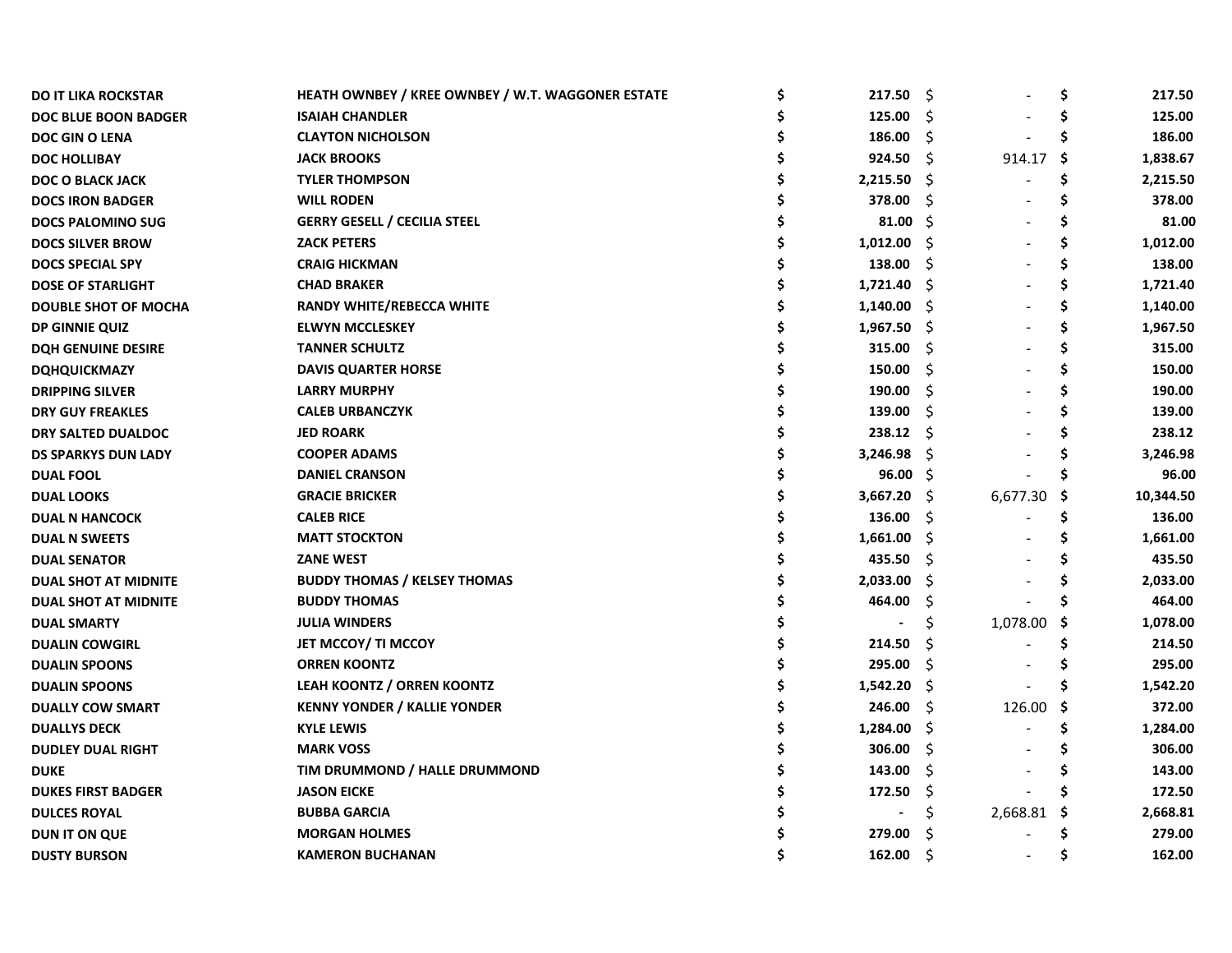| DYNAMITE PEPTO DOC           | <b>EUGENE CORRALES</b>                         | 438.82         | - \$ |             | \$  | 438.82   |
|------------------------------|------------------------------------------------|----------------|------|-------------|-----|----------|
| <b>EBC TEXAS LEROY</b>       | <b>SLICK ROBISON</b>                           |                | \$   | 512.00      | -\$ | 512.00   |
| <b>ELECTRA CAN DO</b>        | <b>GARRETT COOPER</b>                          | 312.00         | S    |             | S   | 312.00   |
| <b>ELI CROW</b>              | JOHN PAUL / GRACIE PAUL                        | 1,762.80       | -S   |             |     | 1,762.80 |
| <b>ELLA MINO PEA</b>         | <b>CLAY &amp; JODI CRAVENS / RYLIE CRAVENS</b> | 710.00         | -\$  | 442.00      | .\$ | 1,152.00 |
| <b>ELPHABOONLENA</b>         | <b>MARK VOSS</b>                               | 310.50         | -\$  |             | Ś   | 310.50   |
| <b>ESPERANZA FROM HEAVEN</b> | <b>STEVEN MCCUTCHEON</b>                       | 198.00         | Ŝ    |             |     | 198.00   |
| <b>EZ TAMULEO BELL</b>       | EZ CATTLE CO / DUSTIN PARSONS                  | 500.00         | -\$  |             |     | 500.00   |
| <b>FANO RIO</b>              | <b>LEAH KOONTZ / ORREN KOONTZ</b>              | $2,730.11$ \$  |      | 2,018.22    | - S | 4,748.33 |
| <b>FARMER JONEZ</b>          | <b>BROOKS JOBE</b>                             | 327.00         | -S   | 1,234.00 \$ |     | 1,561.00 |
| <b>FELIX THE FIRST</b>       | DACI BAKER/ BAKER PERFORMANCE HORSES           | 210.00         | S    |             |     | 210.00   |
| <b>FF ROAN SANDIE</b>        | <b>LONNIE MEREDITH</b>                         | 558.00         | S    |             |     | 558.00   |
| <b>FF YELLOW DRIFT</b>       | <b>JERRY ARMSTRONG / GRADY WILSON</b>          |                |      | 150.00      | -S  | 150.00   |
| <b>FINAL PAR</b>             | <b>DARBY DORMAN</b>                            | 2,161.80       | -S   |             |     | 2,161.80 |
| <b>FLETCH MY GUN</b>         | <b>ERIC STEVENSON</b>                          | 426.00         | S    | 175.00      | -S  | 601.00   |
| <b>FLICK BAR COMMAND</b>     | <b>GREG GOETZ</b>                              | 487.50         | -S   |             |     | 487.50   |
| <b>FOREMANS PICK</b>         | <b>CHANCE O'NEAL</b>                           | 1,534.00       | -S   |             |     | 1,534.00 |
| <b>FORKS SIR CD</b>          | J. T. SCHURINGA                                | 262.50         | -Ŝ   |             |     | 262.50   |
| <b>FOUR BREAKS</b>           | <b>RANDY WHITE</b>                             | 323.00         | -S   |             |     | 323.00   |
| <b>FOUR FLYER</b>            | <b>LARRY HENGSTLER</b>                         | 360.00         | -Ŝ   |             |     | 360.00   |
| <b>FOUR GUN FOUR</b>         | <b>HAYTHORN LAND &amp; CATTLE</b>              | 120.00         | -Ŝ   |             |     | 120.00   |
| <b>FOUR METALLIC</b>         | <b>TRIPP TOWNSEND</b>                          | 1,258.00       | - S  |             |     | 1,258.00 |
| <b>FRECKLE LENA CD</b>       | <b>KYE FUSTON</b>                              | 176.00         | -\$  |             | S   | 176.00   |
| <b>FRECKLED HEADLIGHT</b>    | <b>CLAYTON CASEY</b>                           | 193.00         | -Ś   |             | S   | 193.00   |
| <b>FRECKLES FANCY BOB</b>    | <b>GIDEON PETERSON</b>                         | 601.50         | Ŝ    |             |     | 601.50   |
| <b>FRECKLES QUIXOTE TIF</b>  | <b>STEVE ALCORN</b>                            | 339.00         | -\$  |             |     | 339.00   |
| <b>FRIDAYS COMANCHEMOON</b>  | <b>KEN JAROSZ</b>                              | 1,908.50       | -S   |             |     | 1,908.50 |
| <b>FROSTY STARLIGHT</b>      | <b>BUCKI SMITH</b>                             | 157.50         | \$   |             |     | 157.50   |
| <b>FURY ROAD</b>             | <b>BROOKS JOBE</b>                             |                | \$   | 1,477.00    | Ş   | 1,477.00 |
| <b>GAMBLER</b>               | <b>MELYSSA MCDONALD</b>                        | 105.00         | -\$  |             | S   | 105.00   |
| <b>GAS IT CAT</b>            | <b>BUDDY THOMAS / KELSEY THOMAS</b>            |                | \$   | 1,473.50    | -S  | 1,473.50 |
| <b>GATORADE</b>              | <b>CADE CRAVENS</b>                            | 160.00         | Ŝ    |             | S   | 160.00   |
| <b>GAY LEAN TARI</b>         | <b>WES HOUSLER</b>                             | 1,992.25       | -\$  |             |     | 1,992.25 |
| <b>GENERATIN SMOKE</b>       | <b>RYAN BIRKENFLED</b>                         | 427.50         | -\$  |             |     | 427.50   |
| <b>GENUINE DASHIN CAT</b>    | <b>CUTTER JONES</b>                            | 224.00         | Š.   |             |     | 224.00   |
| <b>GG COUNTRY BOY</b>        | <b>CROCKETT CAROTHERS/SHADEE TYE</b>           | 288.00         | \$   |             |     | 288.00   |
| <b>GIMEA CHOCOLATESHAKE</b>  | <b>KOY MORGAN</b>                              | $\blacksquare$ | Ś    | 50.00       | -S  | 50.00    |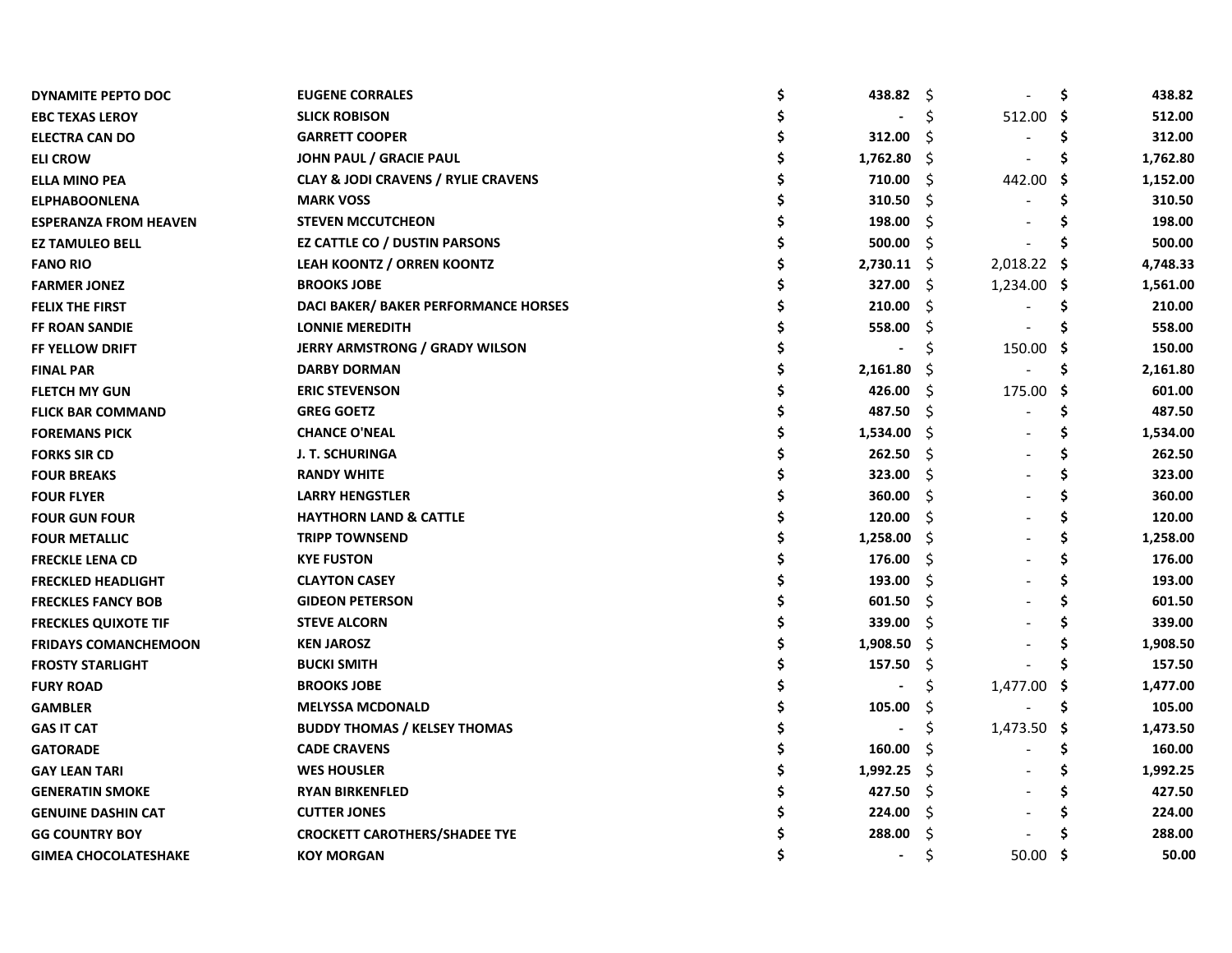| <b>GIN BEAM MERADA</b>      | <b>KATHY MURPHREE</b>                               | 1,038.00       | - S  |           | \$  | 1,038.00 |
|-----------------------------|-----------------------------------------------------|----------------|------|-----------|-----|----------|
| <b>GINNIN TIVIO</b>         | <b>RIGGIN JOHNSON</b>                               | 705.50         | - \$ |           | Ś   | 705.50   |
| <b>GIZMOS WILD JAZZ</b>     | <b>CAYCE LEWIS</b>                                  | 225.00         | Ŝ.   |           | \$  | 225.00   |
| <b>GLOS PLAYBOY</b>         | <b>MATT WALKER</b>                                  | 1,088.25       | -S   |           | \$  | 1,088.25 |
| <b>GOIN BOTH WAYS</b>       | <b>KRISTEN YORK</b>                                 | 170.00         | Ŝ.   |           | S   | 170.00   |
| <b>GOLD PIONEER</b>         | <b>CLIFF FOSTER</b>                                 | 1,352.00       | Ŝ.   |           | S   | 1,352.00 |
| <b>GOODLUCK CATT</b>        | PITCHFORK CATTLE OPERATIONS / CLINT JONES           |                |      | 1,160.00  | -\$ | 1,160.00 |
| <b>GOOSIE SPARKS</b>        | <b>TAYLOR RANCH OPERATIONS / CODY MATTHEWS</b>      |                |      | 157.50 \$ |     | 157.50   |
| <b>GOTTAGETITMYWAY</b>      | <b>HOLLY IRISH</b>                                  |                |      | 458.80    | -S  | 458.80   |
| <b>GRAY AS A GHOST</b>      | <b>CLINT JONES</b>                                  | 1,077.00       | S    |           |     | 1,077.00 |
| <b>GRAY HOPE STIK</b>       | <b>GATLIN DUNCAN</b>                                | 6,181.60       | -S   |           |     | 6,181.60 |
| <b>GRAY POWDER</b>          | DAYTON MCPHAIL / DANE MCPHAIL                       | 71.50          | -Ś   |           |     | 71.50    |
| <b>GREAT MARGARITA</b>      | <b>JONATHAN HAWTHORN</b>                            | 870.00         | -S   |           |     | 870.00   |
| <b>GREYT WHISKEY</b>        | <b>JORDAN WILLIAMS</b>                              | 275.00         | .S   |           |     | 275.00   |
| <b>GUAPO LENA</b>           | BILLY & KELLY CANNON / BILLY CANNON                 | 279.00         | Ŝ.   |           |     | 279.00   |
| <b>GUARDS LAST LEO</b>      | <b>KEVIN RADFORD</b>                                | 172.80         | -S   |           |     | 172.80   |
| <b>GUESS IM A PEPTO</b>     | RILEY SMITH / SCOUT SMITH                           | 595.50         | - Ś  | 144.00    | S   | 739.50   |
| <b>GUNNS LITTLE ANGEL</b>   | <b>BOBBY WEBER</b>                                  | 120.00         | -Ŝ   |           | S   | 120.00   |
| <b>GUNOLENAS MUCHACHO</b>   | <b>KELLY SULLIVAN</b>                               | 136.00         | Ŝ.   |           |     | 136.00   |
| <b>GUNS FANCY FLING</b>     | <b>ANDRW LEEPER</b>                                 | 170.00         | \$.  |           |     | 170.00   |
| <b>GUNSLINGER RL</b>        | <b>KACI JO HODGES</b>                               |                | Ś    | 363.00    | S   | 363.00   |
| <b>HAIDA HOI A LENA</b>     | <b>BONNER VOSS</b>                                  | 1,476.50       | Ş    |           | \$  | 1,476.50 |
| <b>HAIDAS BET HESA CAT</b>  | <b>BRAD MARCHEL</b>                                 |                | \$   | 270.00    | -S  | 270.00   |
| <b>HAIDAS HUCKELBERRY</b>   | <b>ANDY WELCH</b>                                   | 65.00          | Ś    |           | \$  | 65.00    |
| <b>HAIDAS SWINGIN PEPPY</b> | <b>MARIANNE EASTER/BRADY CLARK</b>                  | 645.00         | Ŝ.   |           |     | 645.00   |
| <b>HANDS FREE CAT</b>       | <b>CLIFTON BRANDON</b>                              | 357.50         | Ŝ.   |           |     | 357.50   |
| <b>HAPS GOLD TEN</b>        | SMITH & OSGOOD / TRIPP TOWNSEND / PAUL OSGOOD       | 1,663.76       | -S   |           |     | 1,663.76 |
| <b>HARD REY</b>             | DACI BAKER / MILES BAKER / BAKER PERFORMANCE HORSES | 2,213.06       | - \$ |           |     | 2,213.06 |
| <b>HCR ZACKS ROCKIN</b>     | <b>HIGH CARD RANCH/ CEDAR STEVENSON</b>             | 1,045.00       | Ŝ.   |           |     | 1,045.00 |
| <b>HEATHCLIFF CATT</b>      | <b>JOSHUA HALSELL</b>                               | 1,509.50       | -S   |           |     | 1,509.50 |
| <b>HEAVENS LAST PEPPY</b>   | <b>RYDER CUDE</b>                                   | 229.50         | -\$  |           |     | 229.50   |
| <b>HEREFORD STARLIGHT</b>   | <b>JOHN MAEDER</b>                                  | 1,645.60       | -\$  |           |     | 1,645.60 |
| <b>HESA TWISTED BET</b>     | RA BROWN RANCH / LANHAM BROWN                       | $\blacksquare$ | \$   | 1,905.54  | -S  | 1,905.54 |
| <b>HESJANAROLL</b>          | <b>BOB WELCH</b>                                    | 493.20         | -S   |           | \$  | 493.20   |
| <b>HEZA HICKORY COLONEL</b> | <b>KAMERON BUCHANAN</b>                             | 3,527.10       | -S   |           |     | 3,527.10 |
| <b>HH BLANTON BIG DRIFT</b> | <b>ROBERT BUCHHOLZ / FRANKLIN BUCHHOLZ</b>          | 122.85         | Ŝ.   |           |     | 122.85   |
| <b>HH PLAY DUAL BAY</b>     | <b>JAKE HERITAGE</b>                                | 200.00         | Ŝ.   |           |     | 200.00   |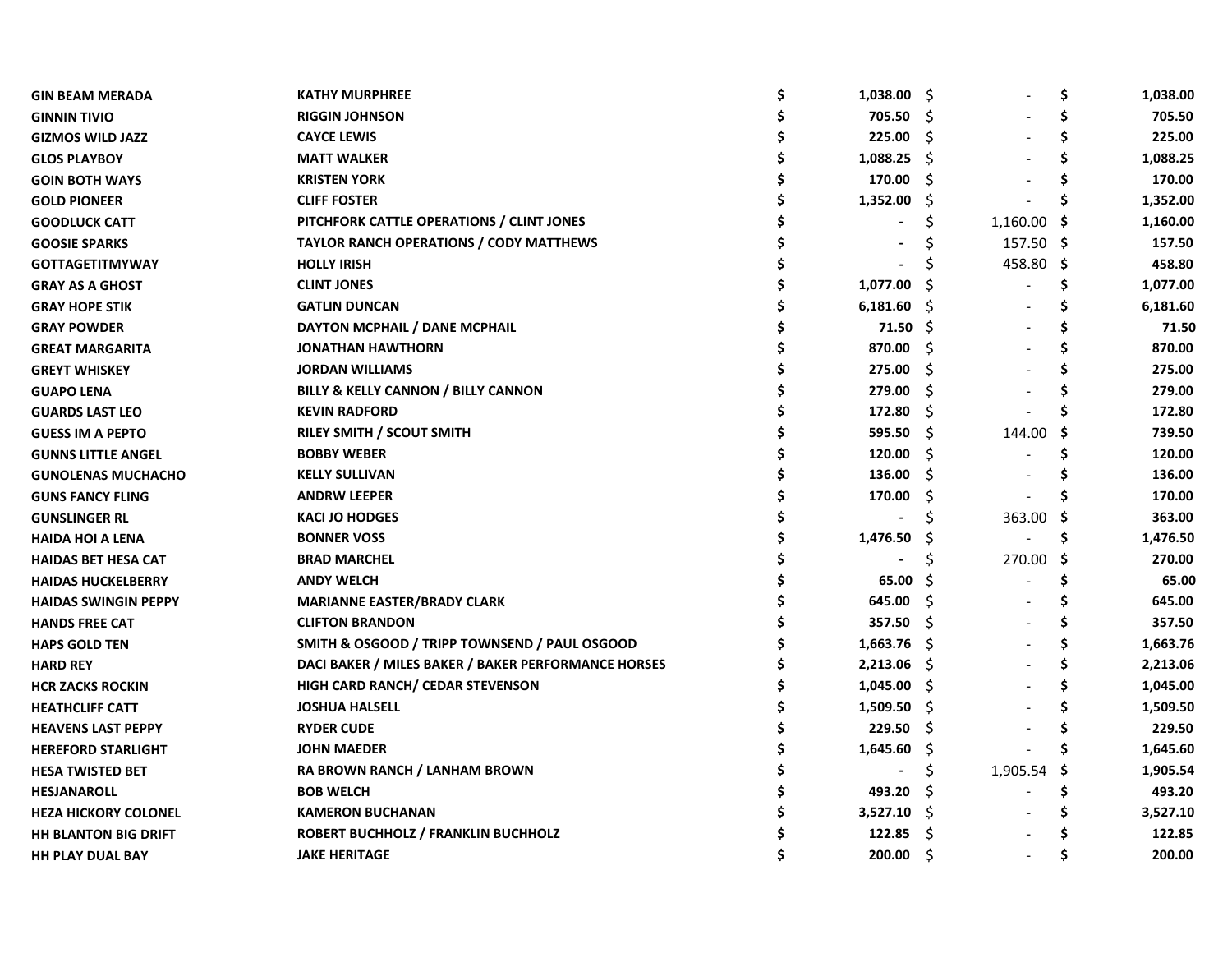| <b>HI SANDY BOONE</b>       | <b>SYLVIA MCCOMBER</b>                | 118.80         | -\$ |               | \$  | 118.80    |
|-----------------------------|---------------------------------------|----------------|-----|---------------|-----|-----------|
| <b>HIGH CASH REWARD</b>     | <b>JCEE PETTY</b>                     |                |     | $1,065.46$ \$ |     | 1,065.46  |
| <b>HIGHBROWS ROYAL BOON</b> | <b>JULIA WINDERS / JAMES WINDERS</b>  |                | S   | 2,720.25 \$   |     | 2,720.25  |
| HL THIS CATS PLAYFUL        | <b>WILLIE BARRON</b>                  | 1,102.05       | -S  |               | \$. | 1,102.05  |
| <b>HL TWISTIN PLAYBOY</b>   | <b>SHELBY TEMPLE</b>                  | 545.00         | -S  | 741.50        | -\$ | 1,286.50  |
| <b>HOLD THE CHICS</b>       | <b>BRANDON BROWN</b>                  | 60.00          | -S  |               | \$  | 60.00     |
| <b>HOLIDOC N OAK</b>        | <b>ASHLEY ADAMS</b>                   | 234.00         | Ŝ   |               | \$  | 234.00    |
| <b>HOLIDOCS HUCKLEBERRY</b> | <b>SHANE KING</b>                     | 128.00         | Ŝ   |               |     | 128.00    |
| <b>HOLLYWOOD GO BOOM</b>    | <b>CHEYANNE BROWN</b>                 | 120.00         | Ŝ.  |               |     | 120.00    |
| <b>HOLLYWOODS INVESTOR</b>  | <b>JUSTIN MORGAN</b>                  | 104.15         | -S  |               |     | 104.15    |
| <b>HOOHA</b>                | <b>PATE STEWART</b>                   | 384.00         | Ŝ.  |               |     | 384.00    |
| <b>HOOREY</b>               | <b>TRIPP TOWNSEND/AUTUMN TOWNSEND</b> | 8,532.90       | -Ŝ  |               |     | 8,532.90  |
| <b>HOT WHISKEY GIRL</b>     | <b>MIKE ODEN</b>                      | 391.00         | -\$ |               |     | 391.00    |
| <b>HOUDINI SANTANA</b>      | <b>ELIZABETH YEARY</b>                | 13,470.57 \$   |     | 382.00        | -S  | 13,852.57 |
| <b>HR BUTTERMILK PEPTO</b>  | <b>ELWYN MCCLESKEY</b>                | 1,686.20       | - S |               | Ś   | 1,686.20  |
| <b>HY DRIVE GIN 09</b>      | <b>KY BROWNLEE</b>                    | 449.50         | -S  |               | S   | 449.50    |
| <b>I DO IT SMOOTH</b>       | <b>TRIPP TOWNSEND</b>                 | 3,258.50       | -S  |               |     | 3,258.50  |
| <b>ICA SMART CATT</b>       | <b>TY CASPER</b>                      | 105.00         | -\$ |               |     | 105.00    |
| <b>ICE WYNND FIRE</b>       | <b>TRINITY HAGGARD</b>                | 3,116.00       | - Ś |               | S   | 3,116.00  |
| <b>ICHIBAN CEE</b>          | <b>COOPER COGDELL</b>                 | 1,322.00       | \$. |               | Ś   | 1,322.00  |
| LH HOTLIPS                  | ROBERT BUCHHOLZ / FRANKLIN BUCHHOLZ   |                | \$  | 324.00        | \$  | 324.00    |
| <b>IMA BLUES TRAVLER</b>    | DURRETT CATTLE COMPANY/ HUNTER WORM   | 75.00          | S   |               | \$  | 75.00     |
| <b>IMA DYNAMITE PLAYER</b>  | <b>TAYLA AITE</b>                     | 321.00         | Ŝ.  |               | Ś   | 321.00    |
| <b>IMA GENUINE BLUEBOON</b> | <b>CLAYTON ANDERSON</b>               | 538.20         | Ŝ.  |               |     | 538.20    |
| <b>IMA SUGAR SHOGUN</b>     | <b>ED BRICKER</b>                     | 153.00         | \$  |               |     | 153.00    |
| <b>IMA THE TOPAZ</b>        | <b>KELSEY WATRING</b>                 | 91.00          | Ŝ.  |               |     | 91.00     |
| IMA WYNNA RAB               | <b>MYLES BROWN</b>                    | 427.50         | Ŝ.  | 1,320.00      | S   | 1,747.50  |
| <b>INDIAN SPLASH</b>        | <b>BILLY LAMB</b>                     | 3,458.00       | -\$ |               |     | 3,458.00  |
| <b>INSTANT GYPSY</b>        | <b>KENDELL EMMONS</b>                 | 578.00         | Ŝ.  |               |     | 578.00    |
| <b>IOKAY GUNPOWDER</b>      | <b>JOE STOVELL</b>                    | 2,200.00       | -S  |               |     | 2,200.00  |
| <b>J NOBLE DAGGETT</b>      | <b>WHITNEY HALL</b>                   | 8,406.28       | Ş   | 861.00 \$     |     | 9,267.28  |
| <b>JAZARELLS PEPTOES</b>    | <b>BUBBA GARCIA</b>                   | $\blacksquare$ | \$  | $1,210.00$ \$ |     | 1,210.00  |
| <b>JAX SPARROW</b>          | <b>TRAIL DUVALL</b>                   | 1,964.14       | -S  |               | \$. | 1,964.14  |
| <b>JAZZ BANJO</b>           | <b>KURTLEE SMITH / SWAYZE SMITH</b>   | 636.70         | -S  |               |     | 636.70    |
| <b>JAZZY CHECKS</b>         | JIMMY & RONDA WAYLAND / JULIE WAYLAND | 190.00         | -S  | 33.60         | -S  | 223.60    |
| <b>JAZZYS DUAL REY</b>      | <b>RANDY KNIGHT</b>                   | 1,783.50       | S   |               |     | 1,783.50  |
| <b>JK PEPPYS TOO TOO</b>    | <b>HENRY ZARATE</b>                   | 88.00          | - Ś |               | S   | 88.00     |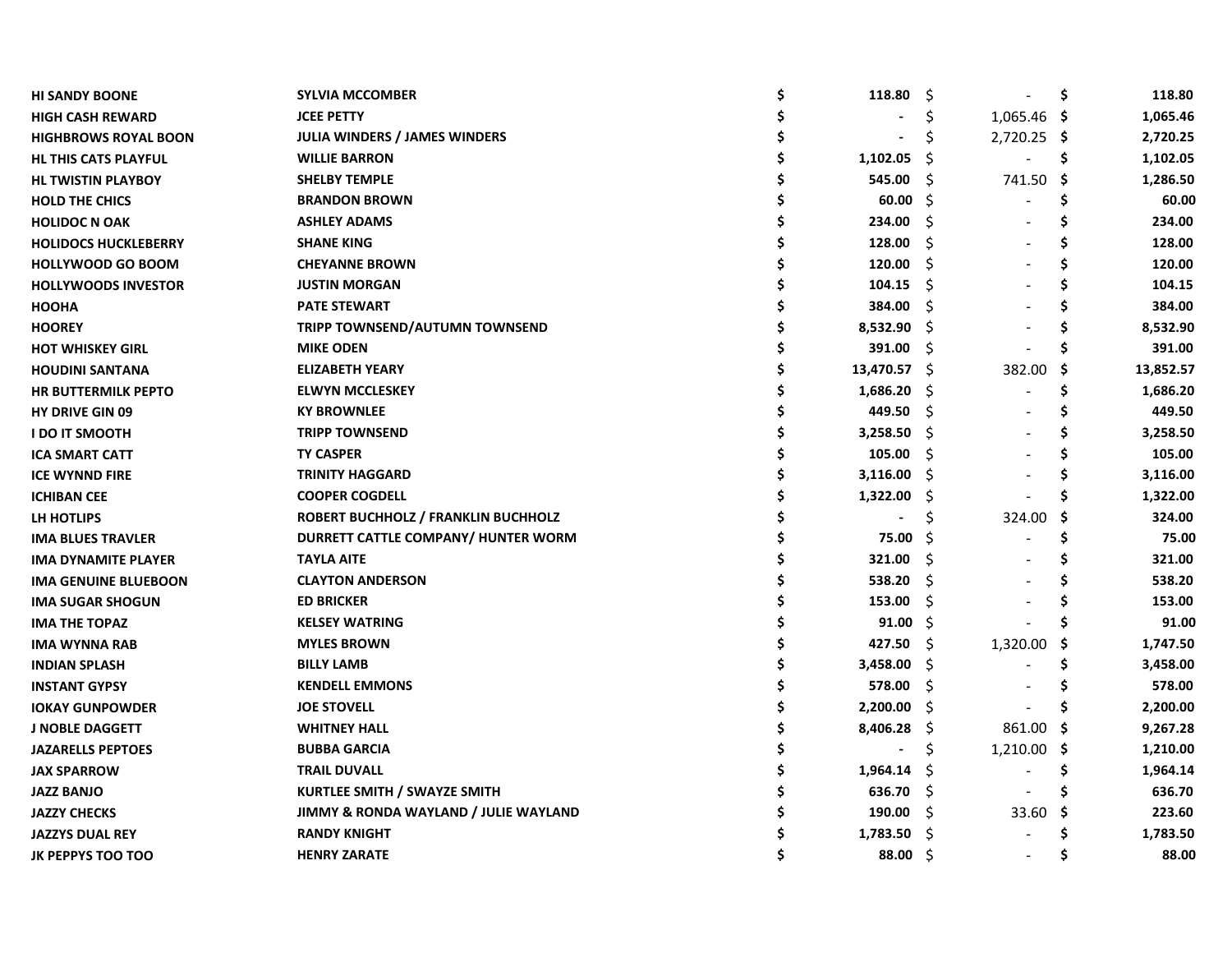| JO                          | <b>BEA LINDSTROM</b>                 | \$<br>202.50 | S.  |             | \$  | 202.50   |
|-----------------------------|--------------------------------------|--------------|-----|-------------|-----|----------|
| <b>JOHNS GOTA PISTOL</b>    | <b>KEVIN PORTER</b>                  | 1,213.00     | -Ś  |             | \$  | 1,213.00 |
| <b>JOKERS WILD PLAYMATE</b> | <b>RUSSELL POWELL</b>                | 230.00       | -Ŝ  |             | \$  | 230.00   |
| <b>JONNY TUFFY</b>          | <b>TIM YATES</b>                     | 156.00       | Ŝ   |             | \$  | 156.00   |
| <b>JOSEPHS DIVIDEND</b>     | <b>BILL SMITH</b>                    | 778.74       | Ŝ   |             | \$  | 778.74   |
| <b>JOSEPHS LUCKY PENNY</b>  | <b>BILL SMITH</b>                    | 238.00       | S   |             | S   | 238.00   |
| <b>JOSH GOLD DOC</b>        | <b>NEESA SMITH</b>                   | 504.00       | Ś   |             |     | 504.00   |
| <b>JUANS LITTLE CHITA</b>   | <b>CODY HECK</b>                     | 720.00       | S   |             |     | 720.00   |
| <b>JUDE</b>                 | <b>FAITH LYNCH</b>                   |              | S   | 102.00      | S   | 102.00   |
| <b>JUDYS TEN</b>            | <b>ZINN LINDSEY</b>                  | 3,737.00     | .Ş  |             |     | 3,737.00 |
| <b>JUL OF A CAT</b>         | <b>JET MCCOY</b>                     | 384.00       | S   |             |     | 384.00   |
| <b>JUNE</b>                 | <b>KYNLEE WATERS</b>                 |              | Ś   | 601.25      | .s  | 601.25   |
| <b>JUST BOB</b>             | <b>CRAIG HICKMAN</b>                 | 462.00       | S   |             | S   | 462.00   |
| <b>JUSTA SWINGING LULU</b>  | <b>KEVIN PORTER</b>                  | 387.00       | S   |             | S   | 387.00   |
| <b>KEEPS ROCKIN ON</b>      | J. T. SCHURINGA/CLINT JONES          | 254.00       | S   |             |     | 254.00   |
| <b>KEOTAS RAIDER</b>        | <b>WESTON PROCTOR</b>                |              | Ś   | 108.00      | S   | 108.00   |
| <b>KICK UP THE LIGHTS</b>   | <b>KASEN YORK</b>                    | 475.00       | S   |             | \$. | 475.00   |
| <b>KIDS LIL WIL</b>         | <b>JUSTIN STANTON</b>                | 146.00       | \$. |             | Ś   | 146.00   |
| <b>KILL N TYME</b>          | <b>RYAN WELLS</b>                    | 88.00        | Ŝ.  |             | Ś   | 88.00    |
| <b>KIMANCHE SOCKS</b>       | <b>JOSH LILLEY</b>                   | 175.50       | Ŝ.  |             | \$  | 175.50   |
| <b>KING PEP JACK</b>        | <b>CARSON HORNER/CLAY MCKESSON</b>   | 1,257.00     | Ŝ.  |             | \$. | 1,257.00 |
| <b>KING POCO LARUE</b>      | <b>SCOTT MCELROY</b>                 | 336.00       | Ŝ.  |             | Ś   | 336.00   |
| <b>KIT KAT JERRIE</b>       | <b>BUDDY THOMAS / KELSEY THOMAS</b>  | 3,165.33     | Ŝ   | 1,954.08    | Ş   | 5,119.41 |
| <b>KNOT A BLUE</b>          | <b>TRIPP TOWNSEND</b>                |              | Ś   | 988.00      | -\$ | 988.00   |
| <b>KODA</b>                 | <b>BECKY ENGLERT</b>                 | 102.00       | Ś   |             | \$. | 102.00   |
| <b>KODOS ACRES</b>          | <b>TELL GOOD</b>                     | 2,614.62     | -\$ |             | S   | 2,614.62 |
| <b>KOOKIE JAR</b>           | <b>LAUREN WAYIRE</b>                 | 315.00       | \$  |             |     | 315.00   |
| <b>KR ENTERPRISING TEE</b>  | <b>STEVEN MCCUTCHEON</b>             | 411.00       | \$. |             |     | 411.00   |
| <b>KREYZEE</b>              | <b>TINA LAMB</b>                     | 360.00       | \$  |             |     | 360.00   |
| <b>KUDO JAZZ LYNX</b>       | <b>GABE HILL</b>                     | 836.00       | \$  |             |     | 836.00   |
| <b>LARNEDS HIGHBROW VB</b>  | <b>MATT MAJOR</b>                    |              | \$  | 195.00 \$   |     | 195.00   |
| <b>LAZY HAZE</b>            | <b>BUBBA GARCIA</b>                  |              |     | 315.00 \$   |     | 315.00   |
| <b>LEFTY</b>                | <b>JAY JACKSON</b>                   | 114.00       | S   |             | \$. | 114.00   |
| <b>LEGACY N JEANS</b>       | RANDY WREYFORD / LESLEY WREYFORD     |              | Ś   |             |     |          |
| <b>LENA JO COWBOY</b>       | <b>JOHNNY MILLER</b>                 | 632.50       | S   |             |     | 632.50   |
| <b>LENAS ALLEY</b>          | <b>PARKE GREESON</b>                 | 4,072.00     | \$  |             |     | 4,072.00 |
| <b>LENAS BIT OF BLUE</b>    | <b>RICKY PIGGOTT / RIGGIN BRENTS</b> | 162.00       | Ŝ.  | 1,305.42 \$ |     | 1,467.42 |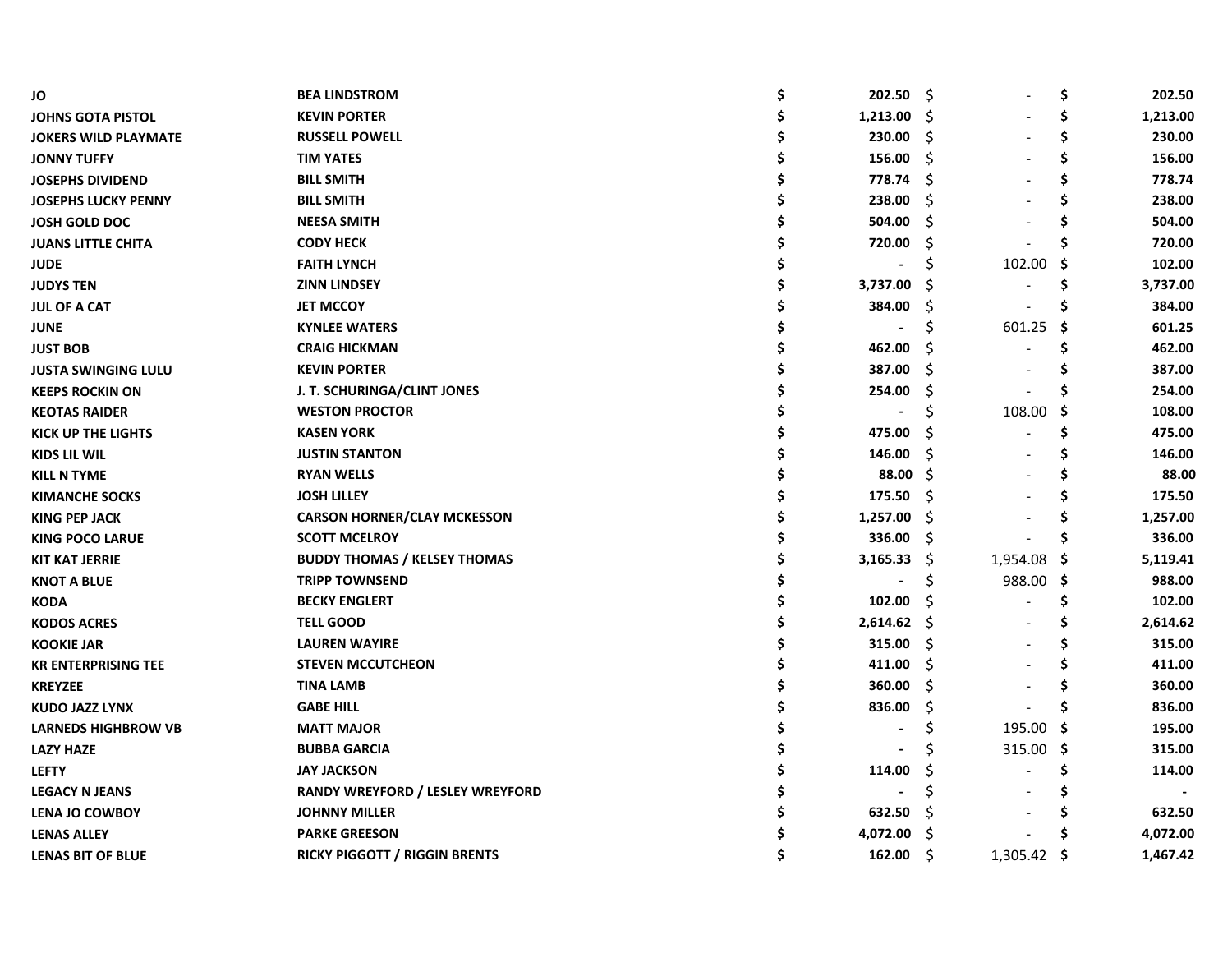| <b>LENAS GRAY MAN</b>       | <b>CEDAR STEVENSON</b>                | 86.50       | - \$ |             | \$  | 86.50    |
|-----------------------------|---------------------------------------|-------------|------|-------------|-----|----------|
| <b>LENAS NEW PLAYER</b>     | <b>KENZI CLARY</b>                    |             |      | 72.00       | -S  | 72.00    |
| <b>LENAS STYLISH LADY</b>   | <b>MATT TURNER / COLLIN OSCHNER</b>   | 382.90      | S    |             | \$. | 382.90   |
| <b>LEROY</b>                | <b>DILLION KIRKLAND</b>               |             | Ś    | 210.00      | -\$ | 210.00   |
| LETS BOOGIE WILDCARD        | <b>KREESE MILLIGAN</b>                | 978.80      | S    | 2,300.95 \$ |     | 3,279.75 |
| LETS PLAY COWBOY            | <b>DARBY DORMAN</b>                   | 1,586.60    | -S   |             | S   | 1,586.60 |
| <b>LIGHTS OUT BY TEN</b>    | JO BAR QUARTER HORSES / DANLI VALDEZ  |             |      | 60.00       | -\$ | 60.00    |
| <b>LIKA ROSE Y SIX</b>      | <b>CAYCE LEWIS</b>                    | 1,208.00    | S    |             |     | 1,208.00 |
| LIL BIT OF THIS             | <b>CARSON HORNER</b>                  | 3,385.00    | -S   |             |     | 3,385.00 |
| LIL BUCKLE BUNNY            | <b>BLAZE COGDELL</b>                  | 2,668.75    | - Ş  |             |     | 2,668.75 |
| LIL LENA WOLFCREEK          | <b>MATT TURNER</b>                    | 575.33      | -S   |             |     | 575.33   |
| LIL LOOKER                  | <b>BLAZE COGDELL</b>                  | 354.00      | -\$  |             |     | 354.00   |
| LIL MISS WICKED PEP         | <b>TIFFANY MCLAURY</b>                | 1,626.20    | - \$ | 1,199.00    | -S  | 2,825.20 |
| LIL RUF CATALYST            | <b>MOZAUN MCKIBBEN</b>                | 4,456.50 \$ |      |             | S   | 4,456.50 |
| <b>LIL SUGAR REY</b>        | <b>CLAY ELLIOTT</b>                   | 375.50      | - \$ |             |     | 375.50   |
| LIL WHOLLY PEPTO            | <b>RYAN WAKEFIELD</b>                 | 1,127.50    | - \$ |             |     | 1,127.50 |
| <b>LITTLEPEPPYSKIPABEAT</b> | <b>CINDY WARNER / COLBI PIGGOTT</b>   | 326.50      | -S   |             |     | 326.50   |
| <b>LITTLE GYPSY LENA</b>    | <b>TOMMY BURNETT</b>                  | 1,292.50    | - S  |             | S   | 1,292.50 |
| <b>LITTLE LAREDO</b>        | <b>STEVEN MCCUTCHEON</b>              | 280.50      | -Ŝ   |             | S   | 280.50   |
| <b>LITTLE LAREDOS LOVE</b>  | <b>STORMIE MCENTIRE</b>               | 135.00      | -\$  |             | Ś   | 135.00   |
| LITTLE MISS PEPINIC         | <b>JUSTIN MORGAN</b>                  | 156.23      | -S   |             | S   | 156.23   |
| LITTLE PEPPY N COLOR        | <b>RICKY PIGGOTT</b>                  | 2,707.80    | -\$  |             | S   | 2,707.80 |
| LITTLE RIVER COWBOY         | <b>DUSTY BURSON</b>                   | 176.00      | -Ś   |             | Ś   | 176.00   |
| LITTLE RUN SHINNING         | <b>GATLIN DUNCAN</b>                  | 1,289.53    | -\$  |             |     | 1,289.53 |
| LITTLE SPIRIT DANCER        | <b>RON REDFORD</b>                    | 1,352.50    | -S   |             | S   | 1,352.50 |
| <b>LM TYPICAL SHADOW</b>    | <b>BONNIE WHEATLEY/REGAN WHEATLEY</b> | 5,807.30    | -\$  |             | S   | 5,807.30 |
| <b>LO DOWN DANCER</b>       | <b>LUKE ENGLAND</b>                   | 854.00      | \$.  |             |     | 854.00   |
| <b>LOCAL TEE TIME</b>       | <b>WES HOUSLER</b>                    | 248.00      | \$.  |             |     | 248.00   |
| <b>LOOK WINTER</b>          | <b>JUSTN SMITH</b>                    | 400.00      | \$.  |             |     | 400.00   |
| <b>LOOKIN SUNNY</b>         | <b>LARRY HENGSTLER</b>                | 512.50      | S    |             |     | 512.50   |
| <b>MAJORS SIX PESOS</b>     | <b>MICHAEL SEATON</b>                 | 2,153.66    | -\$  |             |     | 2,153.66 |
| <b>MANOR OF SPEAKING</b>    | <b>BAILEY HALVERSON</b>               | 718.00      | -\$  |             |     | 718.00   |
| <b>MARE BEAR WHIZ</b>       | <b>CUTTER PATTERSON</b>               | 721.50      | \$.  |             |     | 721.50   |
| <b>MASTER GUN SMOKE</b>     | <b>GREG ROBISON</b>                   |             | S    | 38.40       |     | 38.40    |
| <b>MC BET TIME</b>          | <b>TRIPP TOWNSEND</b>                 |             | S    | 438.00      | -S  | 438.00   |
| <b>MCC DOUBLE HEAVEN</b>    | <b>MATADOR RANCH</b>                  | 1,360.00    | S    |             |     | 1,360.00 |
| <b>MCC PLAYIN NATURAL</b>   | <b>KYE FUSTON</b>                     | 192.00      | Ŝ    |             | S   | 192.00   |
|                             |                                       |             |      |             |     |          |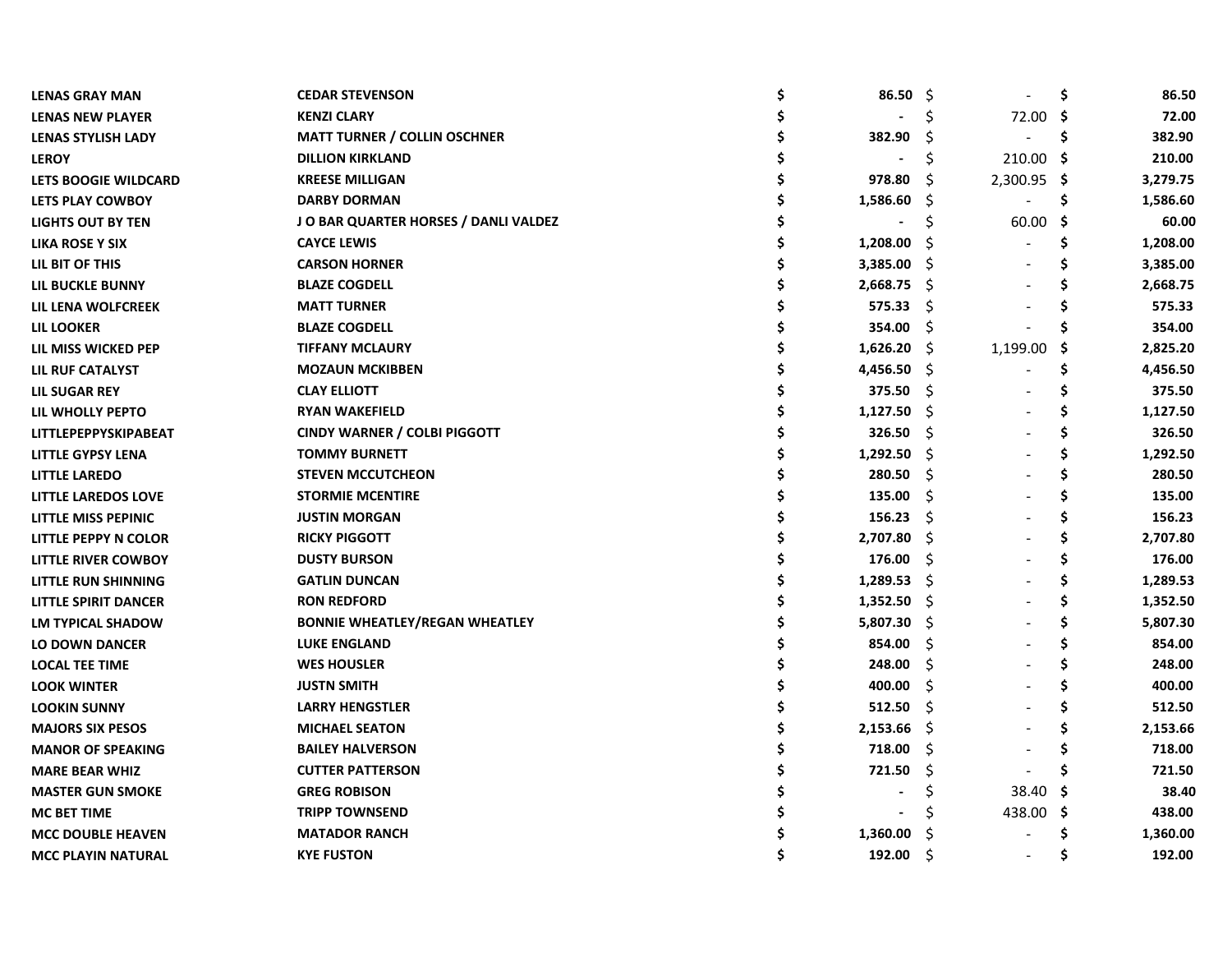| <b>MCC ROYAL ROOSTER</b>    | <b>ELIZABETH YEARY</b>                     | 160.00                   | -\$ |           | \$       | 160.00   |
|-----------------------------|--------------------------------------------|--------------------------|-----|-----------|----------|----------|
| <b>MCC SHINING REY</b>      | <b>COLTON RUSSELL</b>                      | 140.00                   | Ŝ   |           | \$       | 140.00   |
| <b>MCC STING REY</b>        | <b>COLTON RUSSELL</b>                      | $95.00 \quad \text{S}$   |     |           | \$       | 95.00    |
| <b>MCDEWEY O DIAMOND</b>    | <b>CALEB CHAPMAN</b>                       | 216.40                   | -S  |           | \$       | 216.40   |
| <b>MECOMS PRINCESS</b>      | <b>TIM YATES</b>                           | 702.60                   | Ŝ   |           | \$       | 702.60   |
| <b>MEDICINAL MECOM BLUE</b> | <b>RON REDFORD/QUENTIN MARBURGER</b>       | 1,552.00                 | Ŝ.  |           | \$       | 1,552.00 |
| <b>MERADAS SITUATION</b>    | <b>BODIE CRABTREE</b>                      | 507.00                   | Ŝ   |           | \$       | 507.00   |
| <b>METALLIC MY WAY</b>      | <b>POSTON-HOUSLER HORSES / WES HOUSLER</b> | 2,196.60                 | S   |           | \$       | 2,196.60 |
| <b>METALLICJULE</b>         | <b>COLTEN JACKSON</b>                      | 135.00                   | Ŝ   |           | Ś        | 135.00   |
| <b>MI SPUR TRACKS</b>       | <b>RANCE PEEBLES</b>                       | 330.00                   | Ś   |           |          | 330.00   |
| <b>MIGHTY BIG GUN</b>       | <b>KYLE BIRKENFELD</b>                     |                          | S   | 169.20    | <b>S</b> | 169.20   |
| <b>MIKES JAKE</b>           | <b>GUY KNOTWELL</b>                        | 178.50                   |     |           |          | 178.50   |
| <b>MILLI PEPTO</b>          | <b>GRACIE BRICKER</b>                      | 216.00                   | Ś   |           |          | 216.00   |
| <b>MISS BARTENDERS GUN</b>  | JOE BEN & KIM PACINO                       |                          | S   | 663.00    | -S       | 663.00   |
| <b>MISS MAGGIES JOSEPH</b>  | <b>KRIS WILSON</b>                         | 1,439.50                 | S   |           | \$       | 1,439.50 |
| <b>MISTER 895</b>           | <b>ORREN KOONTZ/RANDY KNIGHT</b>           | 883.20                   | Ŝ   |           | \$       | 883.20   |
| <b>MITO SUNNY LENA</b>      | <b>HANNAH YEARY</b>                        | 2,727.80                 | -S  |           |          | 2,727.80 |
| <b>MOBILE DEPOSIT</b>       | <b>WES HOUSLER</b>                         | 5,895.71                 | - S |           |          | 5,895.71 |
| <b>MOCCASIN</b>             | <b>HEATH DENELL</b>                        | 160.00                   | Ŝ   |           |          | 160.00   |
| <b>MOONSHINE SHAKIN</b>     | <b>LONDON LOWREY</b>                       | 1,748.88                 | -\$ | 923.00    | -\$      | 2,671.88 |
| <b>MOONSTRUCK NIC</b>       | PATE STEWART/LARAMIE STEWART               | 5,345.00                 | -\$ |           | \$,      | 5,345.00 |
| <b>MOUTHIN OFF</b>          | <b>TOMMY SEAY / AUDIE SEAY</b>             | 2,215.80                 | -\$ | 759.32    | -\$      | 2,975.12 |
| <b>MR CAT JOE</b>           | <b>WES HOUSLER</b>                         | 454.40                   | Ŝ.  |           | \$       | 454.40   |
| <b>MR GINNIN TIVIO</b>      | <b>JUSTIN JOHNSON</b>                      | 3,661.00                 | \$  |           | \$.      | 3,661.00 |
| <b>MR HANCOCK TUFF</b>      | <b>CEDAR STEVENSON</b>                     |                          | Ś   | 169.20    | Ş        | 169.20   |
| <b>MR HANGTEN JAC</b>       | <b>ZANE DAVIS</b>                          | 1,235.40                 | Ś   |           | \$.      | 1,235.40 |
| <b>MR JAC BOON</b>          | <b>KELSEY MOSBY THOMAS</b>                 | 388.80                   | Ŝ.  |           | S        | 388.80   |
| <b>MR QUAILS PICK</b>       | PHIL GUITAR / WAYLON DAVIS                 | 1,510.20                 | -\$ | 878.00    | -S       | 2,388.20 |
| <b>MRC GOLDEN PLAYBOY</b>   | <b>RIANNA WELCH</b>                        | 135.00                   | \$  |           | S        | 135.00   |
| <b>MS BECACO MAGTHREE</b>   | <b>ELIZABETH SNYDER / JOHN SNYDER</b>      | 398.00                   | \$, |           |          | 398.00   |
| <b>MS BECACO SONCAT</b>     | <b>KOLTEN WINK</b>                         | $\overline{\phantom{a}}$ | \$  | 868.00 \$ |          | 868.00   |
| <b>MS BROWNS HAWKEYE</b>    | <b>KELSEY WATRING / GRADY WILSON</b>       | 300.00                   | Ŝ   | 903.03    | - \$     | 1,203.03 |
| <b>MY BOOTS ARE GREYT</b>   | <b>JONATHAN HAWTHORN</b>                   | 360.00                   | Ŝ.  |           | \$.      | 360.00   |
| <b>MY BOOTS ARE TOUGH</b>   | <b>BEN BALDUS</b>                          | 1,065.00                 | S   |           | S        | 1,065.00 |
| <b>MY GUNS A PISTOL</b>     | <b>CHELSEA MATLOCK</b>                     | 819.04                   | \$. |           | S        | 819.04   |
| <b>MY ICHI LEVIS</b>        | <b>NATHAN CARTER</b>                       |                          | S   | 189.00 \$ |          | 189.00   |
| <b>MY LAST ROCKET</b>       | <b>ELIZABETH YEARY</b>                     | 783.00                   | Ś   |           | Ś        | 783.00   |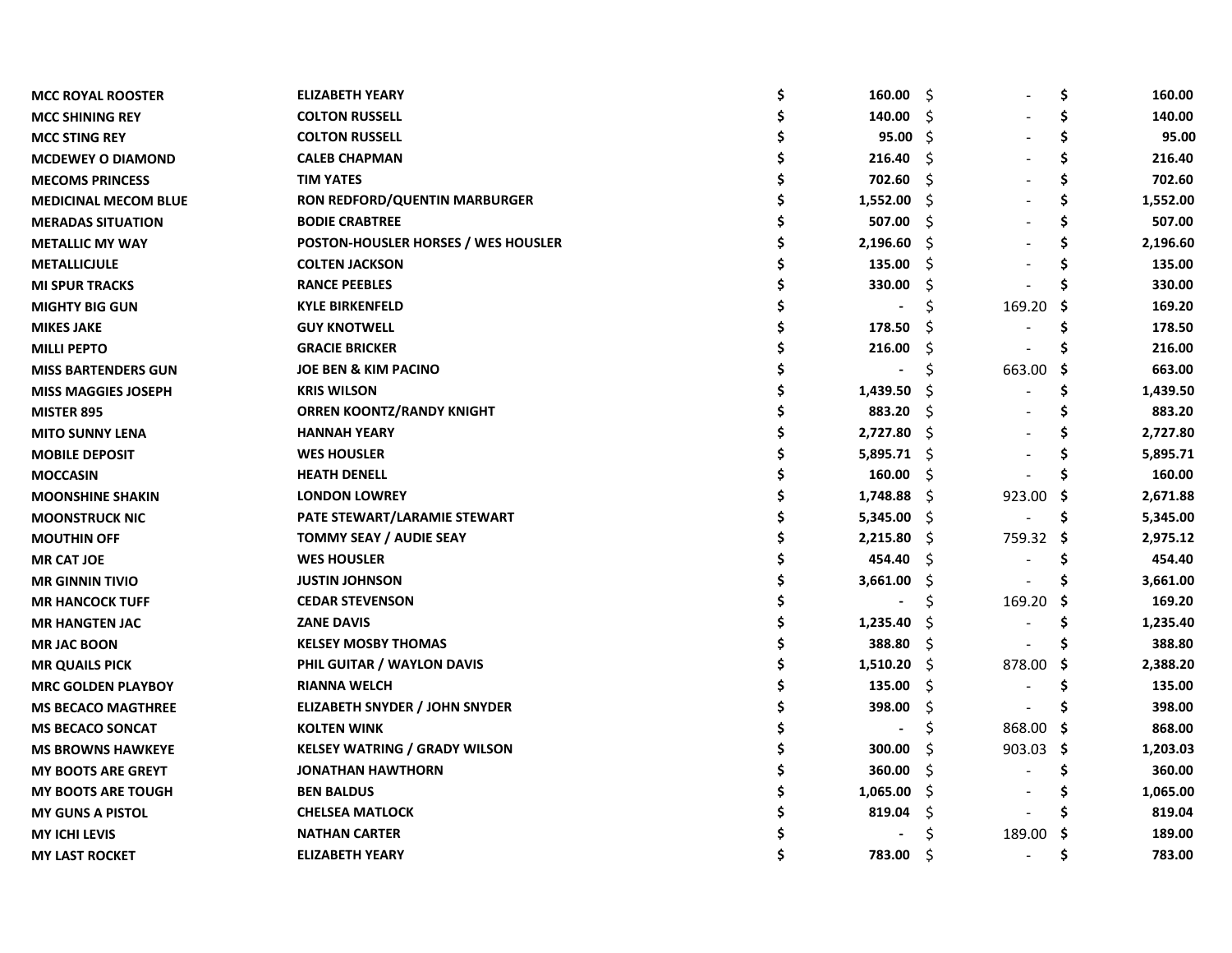| <b>NATURAL BOTTOM</b>       | <b>TERRY RIDDLE</b>                | \$<br>1,358.00 | -\$ |          | \$  | 1,358.00 |
|-----------------------------|------------------------------------|----------------|-----|----------|-----|----------|
| <b>NATURAL COWPUNCHER</b>   | <b>RIGGIN JOHNSON</b>              | 1,305.00       | -\$ |          |     | 1,305.00 |
| <b>ND STYLISH PEP</b>       | <b>TELL GOOD</b>                   | 1,227.00       | -\$ | 1,488.42 | -\$ | 2,715.42 |
| <b>NEVADA BOON</b>          | <b>JAY JACKSON</b>                 | 450.00         | Ŝ.  |          |     | 450.00   |
| <b>NIC N TIME</b>           | <b>MATT WALKER/KATIE WALKER</b>    | 1,633.43       | -S  |          | S   | 1,633.43 |
| <b>NITA WISE ASSETT</b>     | <b>CLAYTON CASEY</b>               | 149.60         | S   |          |     | 149.60   |
| <b>OAKIE DOKIE JACK</b>     | <b>KYLE LEWIS</b>                  | 440.00         | Ś   |          |     | 440.00   |
| OH CAY JOSE                 | <b>ZINN LINDSEY/KELSEY WATRING</b> | 4,757.50       | S   |          |     | 4,757.50 |
| <b>OL MCDONALD</b>          | <b>KRISTINE CLINCH</b>             |                |     | 195.00   | -S  | 195.00   |
| <b>OLENA ME TEJON</b>       | <b>CLINT JONES</b>                 | 660.00         |     |          |     | 660.00   |
| <b>ONCE ITS AUTUMN</b>      | <b>DEE OLES</b>                    |                |     | 84.00    | -\$ | 84.00    |
| <b>ONE EYED REFLECTION</b>  | <b>COOPER MCCLESKEY</b>            | 2,059.10       | S   |          | \$  | 2,059.10 |
| ONE HAIL OF A CHIC          | <b>LIZZIE IWERSEN</b>              | 1,776.50       | -S  |          | \$  | 1,776.50 |
| <b>ORPHAN SUGAR ANNE</b>    | <b>COOPER ADAMS</b>                | 126.00         | S   |          | S   | 126.00   |
| <b>OSU SIXES GEM</b>        | <b>NEESA SMITH</b>                 | 675.00         | Ŝ   |          | Ś   | 675.00   |
| <b>OUTSTANDING CHOICE</b>   | <b>WILL WALLENDORFF</b>            | 204.00         | S   |          | S   | 204.00   |
| <b>PADDYS COUNTRY</b>       | <b>DUSTY BURSON</b>                | 780.00         | S   |          | S   | 780.00   |
| <b>PADDYS GIN</b>           | <b>ZAC O'NEAL</b>                  | 4,077.00       | Ŝ.  |          | S   | 4,077.00 |
| <b>PADDYS IRISH CAT</b>     | <b>KRIS HUBBARD</b>                | 1,826.20       | Ŝ.  |          | \$  | 1,826.20 |
| <b>PADDYS PRINCE</b>        | <b>DUSTY BURSON</b>                | 2,088.00       | \$  |          | \$  | 2,088.00 |
| PADDYSBLUEVALENTINE         | <b>JUSTIN KEITH</b>                | 186.00         | \$  |          | \$  | 186.00   |
| PAID TO DUAL XI             | <b>COLTON BACA</b>                 | 1,695.00       | -Ş  |          | S   | 1,695.00 |
| <b>PALE FACE GATO</b>       | <b>TOMMY SEAY</b>                  |                | Ś   | 500.00   | \$. | 500.00   |
| <b>PALO GRANDE</b>          | <b>CAYCE LEWIS</b>                 | 637.00         | Ś   |          | Ś   | 637.00   |
| <b>PALO PINTO SQUAW</b>     | <b>TRY KNOTWELL</b>                | 175.00         | Ś   |          |     | 175.00   |
| <b>PANHANDLE RICOCHET</b>   | <b>JAKE MCCORKELL</b>              | 160.00         | S   |          |     | 160.00   |
| <b>PAYDAYS OLENA LAD</b>    | <b>J. T. SCHURINGA</b>             | 337.00         | \$  |          |     | 337.00   |
| <b>PAYDAYS SMART SALUTE</b> | <b>BROOKS MYERS</b>                |                | \$  | 120.00   | -S  | 120.00   |
| <b>PD BROTHER SEVEN</b>     | <b>BAILEY MCDANIEL</b>             | 90.00          | \$  | 408.00   | -\$ | 498.00   |
| PEEKA PEPS JOKER            | <b>SETH KUEHLER</b>                | 398.50         | \$. |          | \$  | 398.50   |
| <b>PENNY FOR YOUR THOTS</b> | <b>MATT TURNER</b>                 | 78.11          | -\$ |          | Ś   | 78.11    |
| <b>PEOPLE ARE CRAZY</b>     | <b>COLTON JACKSON</b>              | 202.50         | Ŝ.  |          | Ś   | 202.50   |
| <b>PEPONITA SEVEN</b>       | <b>LANHAM HORNE</b>                | 1,714.50       | -S  |          | \$  | 1,714.50 |
| <b>PEPPY SILVER CAT</b>     | <b>BOBBY HAVELINE, JR</b>          | 315.00         | -\$ |          | S   | 315.00   |
| <b>PEPPYS BUCKSHOT BOB</b>  | <b>CHRIS LAWRENCE</b>              | 275.00         | -\$ |          | Ś   | 275.00   |
| <b>PEPPYS CEE BAR</b>       | <b>BRANDON BOWMAN</b>              | 114.00         | \$  |          |     | 114.00   |
| PEPPYS CHIC ANNIE           | <b>CODY MCENTIRE</b>               | 78.00          | Ŝ.  |          | Ś   | 78.00    |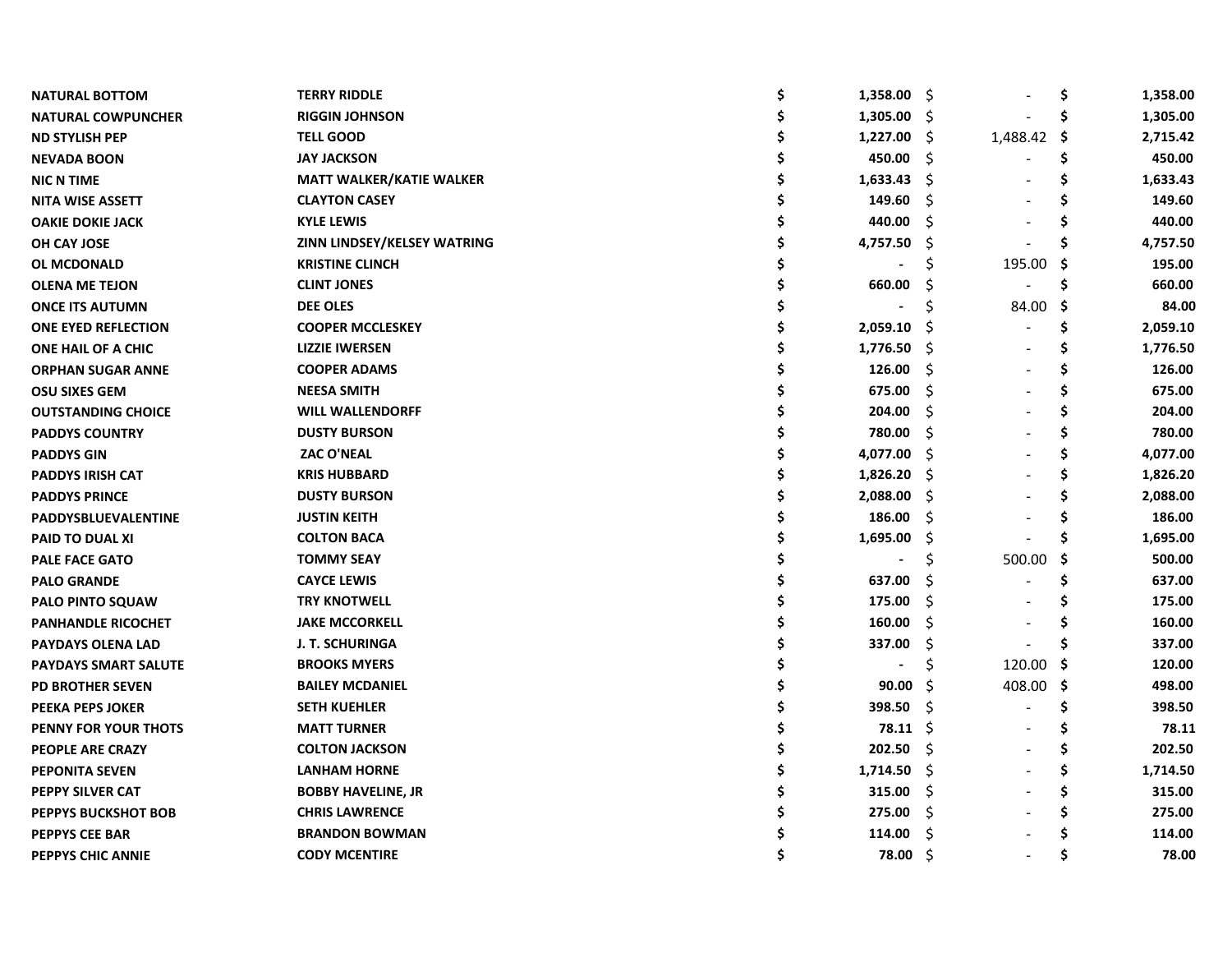| PEPPYS LITTLE POGO          | <b>ROMNI DURRETT</b>                              | S | 851.80        | - \$ | $\blacksquare$ | \$. | 851.80   |
|-----------------------------|---------------------------------------------------|---|---------------|------|----------------|-----|----------|
| <b>PEPTO WIZZARD</b>        | <b>ANDY PAUL JONES</b>                            |   | 1,637.50      | - \$ |                |     | 1,637.50 |
| <b>PEPTOREYSCIOUS</b>       | <b>MAEGAN TEYKL</b>                               |   | $2,254.57$ \$ |      | 2,505.00       | -\$ | 4,759.57 |
| <b>PEPTOS CD BADGER</b>     | <b>GRACIE PAUL</b>                                |   | 5,373.00      | - Ş  | 1,447.71 \$    |     | 6,820.71 |
| PEPTOS DANCER LENA          | <b>MARK VOSS</b>                                  |   | 305.00        | S    |                |     | 305.00   |
| <b>PEPTOS MINI STORM</b>    | <b>TINA LAMB</b>                                  |   | 429.20        | Ŝ.   |                |     | 429.20   |
| <b>PF BOONS SUN CAT</b>     | PITCHFORK CATTLE OPERATIONS / LEVI JONES          |   |               | S    | 153.00         | -S  | 153.00   |
| <b>PICK YOUR BET</b>        | <b>DUSTY BURSON</b>                               |   | 725.00        | S    |                |     | 725.00   |
| <b>PICKIN TIVIO</b>         | <b>BURNETT RANCHES</b>                            |   | 616.00        | S    |                |     | 616.00   |
| <b>PISTOL PACKIN CATT</b>   | <b>STEVE LEWIS</b>                                |   | 288.00        | Ŝ    |                |     | 288.00   |
| <b>PISTOLS BABY DARLING</b> | WHIT & BROOKE ADKINS / DARA ADKINS                |   | 410.00        | S    |                |     | 410.00   |
| PLAY HEAVY METAL            | <b>WAYLON DAVIS</b>                               |   |               |      | 2,372.38       |     | 2,372.38 |
| <b>PLAY KNOT</b>            | LOVING RANCH LLC / KOY MORGAN                     |   | 135.00        | S    | 698.84 \$      |     | 833.84   |
| PLAY STYLISH WITH ME        | <b>GRACEN WALKER</b>                              |   |               | Ś    | 370.20 \$      |     | 370.20   |
| <b>PLAYBOYS CD</b>          | <b>JIM FRANK RICHARDSON</b>                       |   | 573.82        | S    |                |     | 573.82   |
| PLAYBOYS VALLIANT           | <b>WILL WALLENDORFF</b>                           |   | 538.50        | -S   |                |     | 538.50   |
| <b>PLAYGUNS GRAY BABY</b>   | <b>DARBY DORMAN</b>                               |   | 924.50        | - Ś  |                |     | 924.50   |
| <b>PLAYIN APOLLO</b>        | WILL WALLENDORFF / SHELBY TEMPLE / LINDSEY TEMPLE |   | 170.00        | - \$ | 964.00         | S   | 1,134.00 |
| <b>PLAYIN CATS</b>          | DACI BAKER/ BAKER PERFORMANCE HORSES              |   | 286.00        | -S   |                | S   | 286.00   |
| <b>PLAYIN WITH PICK</b>     | <b>DUSTY BURSON</b>                               |   | 1,758.00      | - \$ |                | S   | 1,758.00 |
| <b>PLAYMATES CHEX</b>       | <b>DUSTY VOORHIES</b>                             |   | 247.50        | -Ŝ   |                | S   | 247.50   |
| <b>POKER FACED</b>          | <b>KREESE MILLIGAN</b>                            |   | 1,258.51      | - S  |                | S   | 1,258.51 |
| <b>POCO DOWN TIME</b>       | <b>JENNIFER COLE</b>                              |   | 100.00        | -\$  |                | S   | 100.00   |
| <b>POCO THE GREYT</b>       | <b>CULLEN JOHNSON</b>                             |   | 259.00        | Š.   |                |     | 259.00   |
| <b>PONCHO LENA</b>          | <b>KARLA YODER</b>                                |   | 926.00        | Ŝ    |                |     | 926.00   |
| <b>PR COMMANDER BOB</b>     | <b>CODY HECK</b>                                  |   | 812.00        | S    |                |     | 812.00   |
| <b>PR CURTIS BUGZ</b>       | CODY & LORI FALCON / CODY FALCON                  |   |               | \$   | 850.00         | .s  | 850.00   |
| <b>PUNCHIN WHISKEY</b>      | <b>ZACH OZBURN</b>                                |   | 783.00        | Ś    |                | S   | 783.00   |
| <b>PURE PANTHER</b>         | <b>JEFF HEATON</b>                                |   | 817.10        | S    |                |     | 817.10   |
| <b>PURPLE TO MIDNIGHT</b>   | <b>SETH KUEHLER</b>                               |   | 758.00        | S    |                |     | 758.00   |
| <b>PURR CAT</b>             | DANNY WHITFIELD/TINA WHITFIELD                    |   | 6,038.41      | - Ş  |                |     | 6,038.41 |
| <b>QUENTICE MECOM BLUE</b>  | <b>T. J. ROBERTS</b>                              |   | 5,547.00      | - S  |                |     | 5,547.00 |
| <b>QUIGLEY DUN UNDER</b>    | <b>STEFANI HARGROVE</b>                           |   | 182.25        | -\$  |                |     | 182.25   |
| <b>RABBODACIOUS</b>         | <b>BEN MCCARTNEY</b>                              |   | 756.00        | -S   |                |     | 756.00   |
| <b>RABKEOTAED</b>           | <b>BEN MCCARTNEY</b>                              |   | 470.00        | -S   |                |     | 470.00   |
| <b>RAB GO PEP HANCOCK</b>   | <b>LANHAM BROWN</b>                               |   | 1,284.00      | S    |                |     | 1,284.00 |
| <b>RANCH ROOSTER</b>        | ORREN KOONTZ / DURRETT CATTLE CO.                 |   | 810.00        | - Ś  | 70.00          | .s  | 880.00   |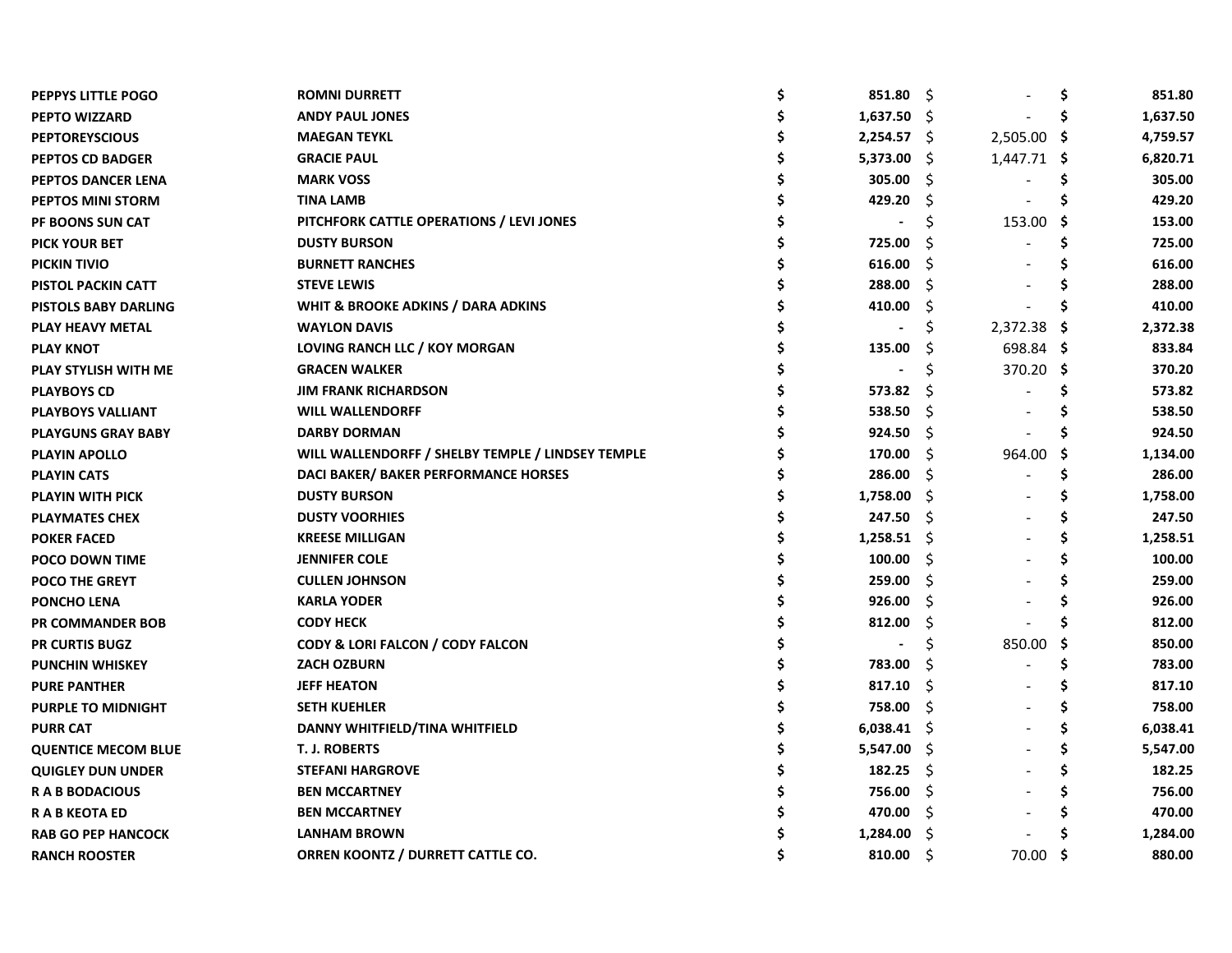| <b>RBR FATBOTTOMEDGIRL</b>    | ROCKER B RANCH / CHASHION KLIPFEL       |          | \$ | $190.00$ \$ |     | 190.00   |
|-------------------------------|-----------------------------------------|----------|----|-------------|-----|----------|
| <b>RBR LITTLE BIG MAN</b>     | <b>ROCKER B RANCH / TYLER DUNN</b>      |          |    | 102.00 \$   |     | 102.00   |
| <b>RBR PGS CUTTER 80</b>      | <b>TONY MARTINEZ</b>                    | 440.00   | Ś  |             | \$  | 440.00   |
| <b>RBR POCO WHISKEY</b>       | <b>JARED JOHNSON</b>                    | 675.00   | Ŝ  |             | S   | 675.00   |
| <b>RC SHINER DOC</b>          | <b>GRACEN WALKER</b>                    | 1,630.00 | -S | 974.80 \$   |     | 2,604.80 |
| <b>RD DULCE OLENA</b>         | <b>JUSTIN STANTON/GRACEN WALKER</b>     | 2,218.00 | -S |             | S   | 2,218.00 |
| <b>REAL GUNNER 37</b>         | <b>COLE BURNS</b>                       | 134.55   | Ŝ  |             | S   | 134.55   |
| <b>REDDY MAMA MANOR</b>       | <b>KYE FUSTON</b>                       | 826.00   | Ŝ  |             |     | 826.00   |
| <b>REY GUN</b>                | <b>CORY RICKARD</b>                     | 288.74   | Ŝ  |             |     | 288.74   |
| <b>REY JAY BOONSMAL</b>       | <b>MOZAUN MCKIBBEN</b>                  | 412.00   | S  |             |     | 412.00   |
| <b>REY TO COOL</b>            | <b>KELSEY MOSBY</b>                     | 5,491.95 | -Ŝ |             |     | 5,491.95 |
| <b>REYLIABLE</b>              | JJOB, LTD / CUTTER HERMESMEYER          | 770.00   | Ŝ  |             |     | 770.00   |
| <b>REYS STAR CAT</b>          | <b>MORGAN HOLMES</b>                    | 2,545.00 | Ŝ  |             |     | 2,545.00 |
| <b>REYSING SAILS</b>          | <b>ZACK BUSON</b>                       | 180.00   | S  |             |     | 180.00   |
| <b>REYTELES</b>               | <b>SLICK ROBISON</b>                    |          |    | 225.00      | - S | 225.00   |
| <b>RG GLO PEPPY DON</b>       | <b>CANDICE BOWEN</b>                    | 348.00   | S  |             | S   | 348.00   |
| <b>RHR SHINYSHOTOSTRAIT</b>   | <b>REECE ANTHONY</b>                    |          | S  | 262.50 \$   |     | 262.50   |
| <b>RIGHT ON SKYLINE</b>       | <b>LAURA SANDERS</b>                    | 180.00   | S  |             | S   | 180.00   |
| <b>RN ONE CURLY CAT</b>       | <b>ROCKER B RANCH / TONY MARTINEZ</b>   |          | Ś  | 657.00 \$   |     | 657.00   |
| <b>RN SMOOTH CAT TRIX</b>     | AMY KILLINGSWORTH / RILEY KILLINGSWORTH |          | Ś  | 45.00 \$    |     | 45.00    |
| <b>RO BIG TIME CHEX</b>       | <b>JED ROARK</b>                        |          | S  | 1,527.82 \$ |     | 1,527.82 |
| <b>RO DART TO THE LEFT</b>    | <b>CONNOR GARWOOD</b>                   |          | S  | 345.00 \$   |     | 345.00   |
| <b>RO ONE TIME KAT</b>        | JJJ CORP./ O RO RANCH                   |          |    | 710.00 \$   |     | 710.00   |
| <b>ROCK CROSSING</b>          | RILEY SMITH / RENO SMITH                | 1,131.00 | Ś  | $96.00$ \$  |     | 1,227.00 |
| <b>ROCKIN B STYLISH</b>       | <b>WAYLON DAVIS</b>                     |          | Ś  | 500.00 \$   |     | 500.00   |
| <b>ROCKIN LITTLE COPPER</b>   | <b>JARED PIERSON</b>                    | 256.00   | Ś  |             | S   | 256.00   |
| <b>ROCKIN PADDY</b>           | <b>TERRY RIDDLE</b>                     | 714.00   | Ŝ. |             |     | 714.00   |
| <b>RODNEY</b>                 | <b>JAY JACKSON</b>                      | 150.00   | \$ |             |     | 150.00   |
| <b>ROHO SPARK CONCHO</b>      | <b>VIC OGLE</b>                         |          | \$ | 120.00      | - S | 120.00   |
| <b>ROGUE CATALYST</b>         | <b>EMILY SMITH / PRESLIE SMITH</b>      | 200.00   | S  | 135.00 \$   |     | 335.00   |
| <b>ROLLICKING REY</b>         | <b>MARK VOSS</b>                        | 877.00   | Ŝ. |             | \$  | 877.00   |
| <b>ROOSTER JAZZ</b>           | <b>JAKE LEMONS</b>                      | 792.50   | Ŝ. |             | Ś   | 792.50   |
| <b>ROWDY METALLIC</b>         | <b>COLTEN JACKSON</b>                   | 2,414.60 | -S |             |     | 2,414.60 |
| <b>ROYAL AROUND</b>           | <b>CODY MCGAHA</b>                      | 188.50   | S  |             |     | 188.50   |
| <b>ROYAL GINNIN COWBOY</b>    | <b>TREVOR PETERSON</b>                  | 958.90   | S  |             |     | 958.90   |
| <b>ROYAL ROCK HANCOCK RAB</b> | <b>MYLES BROWN</b>                      | 465.00   | Ŝ  |             |     | 465.00   |
| <b>ROYALTY RETURN</b>         | <b>CHANCE O'NEAL/O'NEAL</b>             | 2,488.30 | Ŝ  |             |     | 2,488.30 |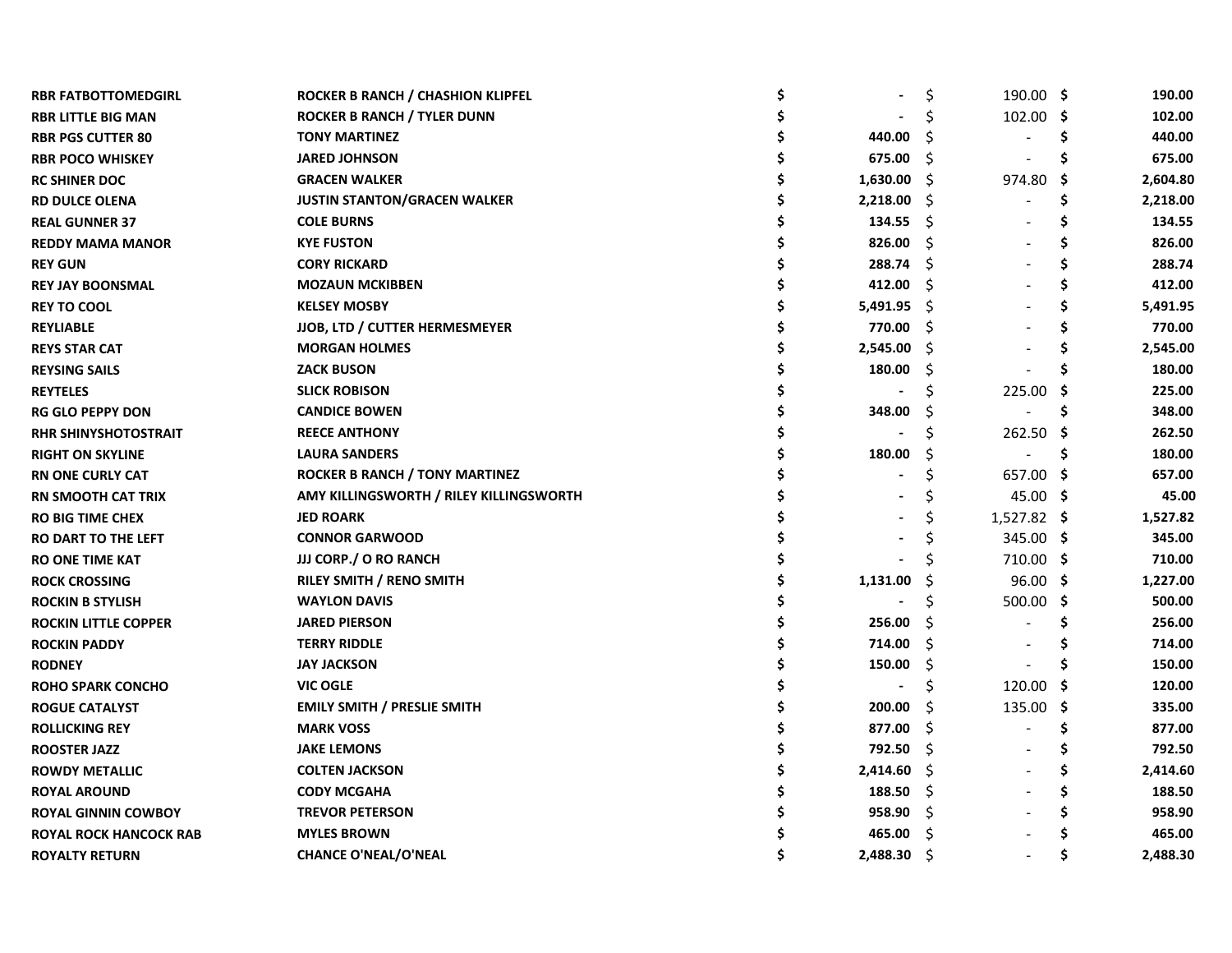| <b>ROYS DIABLO</b>          | <b>WAYLON DAVIS</b>                                        | Ś | 965.00         | -\$  |             | \$   | 965.00    |
|-----------------------------|------------------------------------------------------------|---|----------------|------|-------------|------|-----------|
| <b>RUF N PEPPY</b>          | <b>TAW SHERRELL</b>                                        |   |                | \$   | 2,079.60 \$ |      | 2,079.60  |
| <b>RUSTY REY GUN</b>        | <b>MICHAELA CORN</b>                                       |   | 190.00         | S    |             | \$   | 190.00    |
| <b>RVR SPOOKSTERS FIRE</b>  | <b>CODY TYLER</b>                                          |   |                | Ś    | 161.00      | -\$  | 161.00    |
| <b>SAGE TRADITION</b>       | <b>TRIPP TOWNSEND</b>                                      |   | 429.00         | S    |             | s    | 429.00    |
| <b>SAGEBRUCH SIX</b>        | <b>DUSTY BURSON</b>                                        |   | 144.00         | Ŝ    |             | Ś    | 144.00    |
| <b>SAMS SILVE PRINCE</b>    | <b>CASEY MCCLESKEY</b>                                     |   | 1,624.00       | Ŝ    |             | S    | 1,624.00  |
| <b>SAN J RAIN</b>           | <b>LAYTEN GRAHAM</b>                                       |   | 972.25         | Ŝ.   | 808.73      | -\$  | 1,780.98  |
| <b>SANTANAS MARIE LAVOE</b> | <b>JENNY JOHNSON</b>                                       |   | 324.00         | S    |             |      | 324.00    |
| <b>SAY HEY REY</b>          | <b>TATE WELCH</b>                                          |   | 342.00         | Ŝ    |             |      | 342.00    |
| <b>SCC LILPEPPYHANCOCK</b>  | <b>TY FERGUSON</b>                                         |   | 510.00         | S    |             |      | 510.00    |
| <b>SCC ROYAL GENTLEMAN</b>  | SNODGRASS CATTLE CO. / TY FERGUSON                         |   |                | S    | 204.00      |      | 204.00    |
| <b>SCOOP N PLAY</b>         | <b>DEE OLES</b>                                            |   | 2,159.40       |      |             |      | 2,159.40  |
| <b>SCOOTIN JULE LEE</b>     | <b>KALEIGH KING</b>                                        |   | 350.00         | Ś    |             |      | 350.00    |
| <b>SCR BEAMONGSTHEM</b>     | <b>BUDDY THOMAS</b>                                        |   |                | S    | 175.00 \$   |      | 175.00    |
| <b>SCR BIG CITY LIGHTS</b>  | <b>BUDDY THOMAS</b>                                        |   |                |      | 412.00 \$   |      | 412.00    |
| <b>SCR COWBOYSWEETHEART</b> | <b>BRAD SHADLE / SINGLETON RANCHES</b>                     |   | 752.00         | S    |             | Ś    | 752.00    |
| <b>SCR CRACKIN LIGHT</b>    | <b>KIOWA CRANSON</b>                                       |   | 447.50         | Ŝ    |             | S    | 447.50    |
| <b>SCR CRACKIN ONE TIME</b> | <b>GRANT MITCHELL/TREY MITCHELL/ STERLIN MITCHELL</b>      |   | $11,969.91$ \$ |      |             |      | 11,969.91 |
| <b>SCR CRACKIN THE BANK</b> | SINGLETON RANCHES / BRAD SHADLE                            |   | 139.50         | -S   | 988.19      | -S   | 1,127.69  |
| <b>SCR DUAL PEP GAL</b>     | <b>WILL BUTLER</b>                                         |   | 465.00         | \$.  |             | \$.  | 465.00    |
| <b>SCR DUALIN BOOM</b>      | SINGLETON RANCHES / TREY MITCHELL                          |   |                | \$   | 235.00 \$   |      | 235.00    |
| <b>SCR METALLIC CHIC</b>    | <b>BRAD SHADLE / STERLING MITCHELL / SINGLETON RANCHES</b> |   | 4,333.00       | Ŝ    | 3,514.28    | Ş    | 7,847.28  |
| <b>SCR SHANIAS KITTY</b>    | <b>GRANT MITCHELL/STERLING MITCHELL</b>                    |   | 369.40         | Ŝ.   |             | \$   | 369.40    |
| <b>SCR TIGER CAT</b>        | <b>CLAY JACKSON</b>                                        |   | $22.50 \pm 5$  |      |             | S    | 22.50     |
| <b>SCR WIMPYCRACKINCHIC</b> | <b>GRANT MITCHELL</b>                                      |   | 2,763.55       | - S  | 378.00      | -S   | 3,141.55  |
| <b>SDP BLUE BLOOD</b>       | <b>MATT KOCH</b>                                           |   | 1,536.25       | - \$ |             | S    | 1,536.25  |
| <b>SEARCH ALITTLE NIC</b>   | <b>MIKE THOMPKINS</b>                                      |   | 173.00         | Ŝ.   |             |      | 173.00    |
| <b>SELECT GUNS</b>          | <b>BUSTER FRIERSON/TRINITY HAGGARD</b>                     |   | 7,413.75       | -\$  |             |      | 7,413.75  |
| <b>SEVEN CANYON</b>         | <b>JUSTIN JOHNSON</b>                                      |   | 807.00         | Ŝ.   |             |      | 807.00    |
| <b>SEVEN S CATS MEOW</b>    | <b>TERRY STUART FORST / ROBERT FORST</b>                   |   | 418.50         | -\$  |             |      | 418.50    |
| <b>SEVEN S CRAZY HORSE</b>  | <b>TERRY STUART FORST / ROBERT FORST</b>                   |   | 1,102.65       | -S   | 2,915.22    | - \$ | 4,017.87  |
| <b>SEVEN S DUAL GUN</b>     | <b>ED BRICKER</b>                                          |   | 518.10         | -S   |             | \$.  | 518.10    |
| <b>SEVEN S FLASHLIGHT</b>   | <b>JORDAN WILLIAMS</b>                                     |   | 813.00         | -S   |             |      | 813.00    |
| <b>SEVEN S FULLA GIN</b>    | R.T. STUART RANCH, LLC / ZANE DAVIS                        |   | 216.00         | S    |             |      | 216.00    |
| <b>SEVEN S INDIAN MAID</b>  | <b>TERRY STUART FORST / ROBERT FORST</b>                   |   | 717.00         | Ŝ    |             |      | 717.00    |
| <b>SEVEN S LUCKY SPARK</b>  | <b>CASEY MITCHELL</b>                                      |   | 542.00         | Ŝ    |             |      | 542.00    |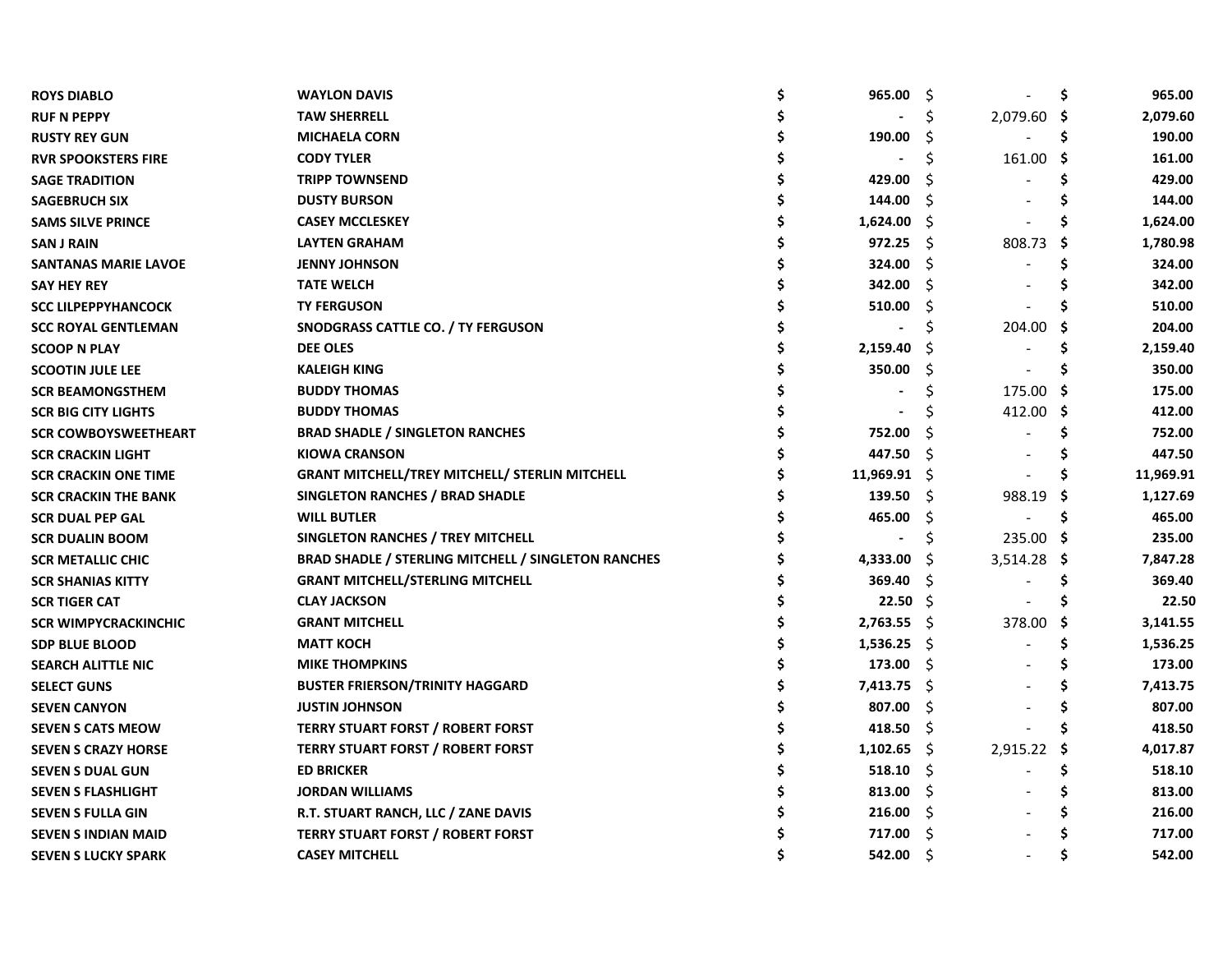| <b>SEVEN S ROSEBUDS</b>     | R.T. STUART RANCH, LLC / ROBERT FORST       | \$<br>280.00   | S.  |        | \$  | 280.00   |
|-----------------------------|---------------------------------------------|----------------|-----|--------|-----|----------|
| <b>SEVEN S SECRET AGENT</b> | <b>GAIGE GRAHAM</b>                         | 104.00         | S   |        | \$  | 104.00   |
| <b>SEVEN S STARRLIGHT</b>   | <b>SAM ODEN</b>                             | 195.00         | Ŝ.  |        | \$  | 195.00   |
| <b>SEVEN S ZANS GUN</b>     | <b>RANGER SMITH</b>                         |                | Ś   | 50.00  | -\$ | 50.00    |
| <b>SEVEN SUN</b>            | <b>TRUE BURSON</b>                          | 196.00         | S   |        | \$. | 196.00   |
| <b>SEVENS YELLOW ROSE</b>   | <b>LONNIE MEREDITH</b>                      | 866.50         | S   |        | S   | 866.50   |
| <b>SHAKALAKA CAT</b>        | <b>MATT MAJOR</b>                           | 627.50         | Š.  |        | S   | 627.50   |
| <b>SHERIFFS LADY</b>        | <b>LANDON BROWN</b>                         | 5,858.50       | -S  |        |     | 5,858.50 |
| <b>SHESA CLASSY CAT</b>     | <b>KIM ROUNDS</b>                           | 115.00         | -\$ | 310.00 | -S  | 425.00   |
| <b>SHESA LIL SPARK</b>      | <b>MANCHIE SPARK</b>                        | 351.00         | -\$ |        | S   | 351.00   |
| <b>SHEZ HOT</b>             | <b>KEVIN RADFORD</b>                        | 225.60         | \$. |        | Ś   | 225.60   |
| <b>SHEZA RED GOLD</b>       | <b>BEN LEE</b>                              | 462.50         | Ŝ   |        | \$  | 462.50   |
| <b>SHEZA TIO DRIFTER</b>    | JEFF OR MELODYE DEES / JAKOB DEES           | 135.00         | \$. |        | \$  | 135.00   |
| <b>SHINE N STYLISH</b>      | <b>CHASE TRAHERN</b>                        | 362.40         | S   |        | Ś   | 362.40   |
| <b>SHINERS LENA BOON</b>    | <b>CASEY HIDALGO</b>                        | 60.00          | -S  |        | Ś   | 60.00    |
| <b>SHINERS MIGHTY MITE</b>  | <b>ASHLEY ADAMS</b>                         | 855.50         | -S  |        | Ś   | 855.50   |
| <b>SHINES ON</b>            | ORREN KOONTZ / DURRETT CATTLE CO.           | 1,485.05       | -S  |        | \$  | 1,485.05 |
| <b>SHINING PLAYBOY</b>      | <b>WYATT HERSHBERGER</b>                    | 140.00         | S.  |        | \$  | 140.00   |
| <b>SHIVER ME SHAKE</b>      | <b>COOPER COGDELL</b>                       | 600.00         | \$  |        | \$  | 600.00   |
| <b>SHIVER SHAKE</b>         | <b>BLAZE COGDELL</b>                        | 1,762.10       | S.  |        | \$  | 1,762.10 |
| <b>SHOE CONTINENTAL JET</b> | <b>WADE SHOEMAKER</b>                       | 112.00         | Ŝ.  |        | \$  | 112.00   |
| <b>SHOE JET BARS</b>        | <b>WADE SHOEMAKER</b>                       | 553.00         | \$  |        | \$  | 553.00   |
| <b>SHORTY METALLIC</b>      | <b>CORY RICKARD / JOHN &amp; LISA ADAMS</b> | 1,595.20       | -Ŝ  |        | \$  | 1,595.20 |
| <b>SHORTYS GREY GOOSE</b>   | <b>DILLON CRUMPLER</b>                      | 112.00         | Ŝ   |        | \$. | 112.00   |
| <b>SHOT OF IRISH</b>        | <b>TOM/KELSEY STOKES</b>                    | 3,183.25       | -\$ |        | Ś   | 3,183.25 |
| <b>SHOT OF OZ</b>           | <b>TUCKER BEGLEY</b>                        | $\overline{a}$ | \$  | 98.00  | -\$ | 98.00    |
| <b>SHOW BIZ SUG</b>         | <b>MOZAUN MCKIBBEN</b>                      | 275.00         | Ŝ   |        | \$  | 275.00   |
| <b>SILVER PITCHFORK CAT</b> | <b>PAT BUTLER</b>                           | 720.00         | \$. |        | Ś   | 720.00   |
| <b>SIOUX ME PLEASE</b>      | <b>TY BROWN</b>                             | 440.00         | \$. |        | Ś   | 440.00   |
| <b>SIR OLENAS LAD</b>       | <b>CLINT JONES</b>                          | 644.00         | S   |        | \$. | 644.00   |
| SIX FLO CAT                 | <b>TRUE BURSON</b>                          | 3,360.50       | -S  |        | \$  | 3,360.50 |
| <b>SIXES ATTRACTION</b>     | <b>ROBERT RIVERS</b>                        | 100.00         | Ŝ.  |        | \$  | 100.00   |
| <b>SIXES BADGER</b>         | <b>CLINT LEWIS</b>                          | 4,203.70       | -S  |        | \$  | 4,203.70 |
| <b>SIXES BATTLEGROUND</b>   | <b>DUSTY BURSON</b>                         | 1,109.00       | -S  |        | \$  | 1,109.00 |
| <b>SIXES FIRST CAT</b>      | <b>CHANCE O'NEAL</b>                        | 1,664.70       | -S  |        | \$  | 1,664.70 |
| <b>SIXES ROUND UP</b>       | <b>WILL WALLENDORFF</b>                     | 1,633.25       | Ŝ.  |        | \$  | 1,633.25 |
| <b>SIXES ROYAL FLETCH</b>   | <b>ZAC O'NEAL</b>                           | 348.00         | Ŝ   |        | Ś   | 348.00   |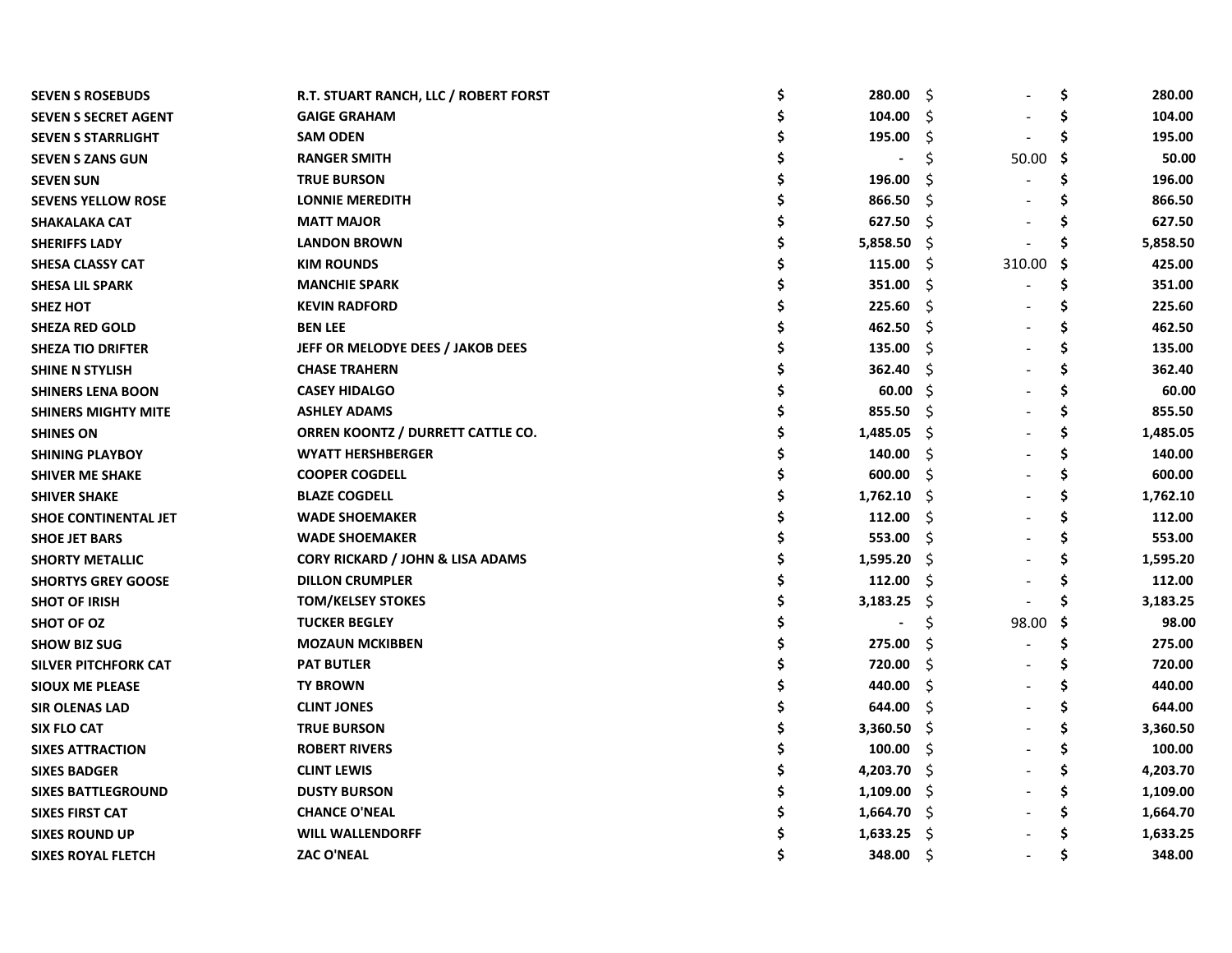| <b>SIXES SIXGUN</b>         | <b>TRIPP TOWNSEND</b>                 | \$<br>5,709.90 | - \$ |             | \$  | 5,709.90 |
|-----------------------------|---------------------------------------|----------------|------|-------------|-----|----------|
| <b>SIXY LENA</b>            | <b>LUKE ABRAHAM</b>                   | 848.75         | -Ŝ   |             | \$  | 848.75   |
| <b>SJR DIAMOND METALICA</b> | <b>TRAVIS ALCORN</b>                  | 129.60         | Ŝ.   |             | \$  | 129.60   |
| <b>SJR DIAMOND STORM</b>    | <b>TRIPP TOWNSEND</b>                 | 210.00         | Ŝ    |             | \$  | 210.00   |
| <b>SJR HICKORY SHINE</b>    | <b>SHADEE TYE</b>                     | 315.00         | S    |             | \$  | 315.00   |
| <b>SJR HIREY</b>            | <b>ROCKER B RANCH / TONY MARTINEZ</b> |                | Ś    | 366.00      | -\$ | 366.00   |
| <b>SKEETERS DUN IT GOLD</b> | <b>CHARLEE PIGGOTT / JANE OWENS</b>   | 165.00         | S    |             | S   | 165.00   |
| <b>SLAMMIN STARLIGHT</b>    | SAM DAVIS / PHILIP DAVIS              | 2,160.00       | S    |             | S   | 2,160.00 |
| <b>SMART AND DRIVEN</b>     | <b>CASEY ZBORIL</b>                   |                |      | 1,381.27 \$ |     | 1,381.27 |
| SMART AND STEADFAST         | <b>MARY KING / WILL LORENZ</b>        | 3,844.20       | S    | 767.00 \$   |     | 4,611.20 |
| <b>SMART BROWN SUGAR</b>    | <b>LEVENS PEEBLES</b>                 | 105.00         | S    |             |     | 105.00   |
| <b>SMART CHICO HIGHBROW</b> | RYAN & JULIE MCCOY / RYAN MCCOY       | 803.60         | \$   |             |     | 803.60   |
| <b>SMART DUAL PLAYTIME</b>  | <b>ORREN KOONTZ</b>                   |                | S    | 500.00      | -S  | 500.00   |
| <b>SMART INGREDIENT</b>     | <b>DUSTY BURSON</b>                   | 255.00         | S    |             | Ś   | 255.00   |
| <b>SMART LIL REDMAN</b>     | <b>JAYTON BACA</b>                    | 4,009.50       | \$.  |             | \$. | 4,009.50 |
| <b>SMART MOVE DULCE</b>     | <b>SKEE BURKES</b>                    | 198.00         | -S   |             | S   | 198.00   |
| <b>SMART MR CLARK</b>       | <b>CASEY MITCHELL</b>                 | 1,243.00       | -Ŝ   |             | Ś   | 1,243.00 |
| <b>SMART PASTEL</b>         | <b>KIM GARRETT</b>                    | 102.43         | Ŝ.   |             | Ś   | 102.43   |
| <b>SMART SHININ HICK</b>    | <b>PAYTE BEEDY</b>                    | 300.00         | Ŝ.   |             | \$. | 300.00   |
| <b>SMART SMARTIE</b>        | <b>TRAIL TOWNSEND/TRIPP TOWNSEND</b>  | 2,537.00       | -S   |             | Ś   | 2,537.00 |
| <b>SMART SMOKIN PEPPY</b>   | <b>RON REDFORD</b>                    | 1,628.00       | S.   |             | \$  | 1,628.00 |
| <b>SMART SUGAR STAR</b>     | <b>PARKE GREESON</b>                  | 2,764.00       | S.   |             | \$  | 2,764.00 |
| <b>SMART TREY</b>           | <b>SELENA GIERS</b>                   | 280.00         | Ŝ.   |             | Ś   | 280.00   |
| <b>SMARTYS LIL COLONY</b>   | <b>AMANDA HILL</b>                    | 133.00         | Ś    |             | Ś   | 133.00   |
| <b>SMOKY</b>                | <b>MARY KING</b>                      |                | Ś    | 88.00       | -S  | 88.00    |
| <b>SMOOTHCOUNTRYKIKBAK</b>  | <b>COLE CAMERON</b>                   |                |      | 128.00 \$   |     | 128.00   |
| <b>SMS LIL SASSY DANCER</b> | <b>DEWAYNE PHILLIPS</b>               |                | Ś    | 250.00 \$   |     | 250.00   |
| <b>SMS THATSAFACTJACK</b>   | <b>JARED JOHNSON</b>                  | 1,775.00       | \$   |             | \$. | 1,775.00 |
| <b>SMSFLATTOP BLUE</b>      | <b>CAYCE LEWIS</b>                    | 988.75         | \$.  |             | Ś   | 988.75   |
| <b>SNAKE</b>                | <b>KEVIN DAVIS</b>                    | 100.00         | \$.  |             | \$. | 100.00   |
| <b>SNAPPY LITTLE SUXGUN</b> | KNIGHT LAND & CATTLE/LEON LEWIS       | 182.00         | S    |             | Ś   | 182.00   |
| <b>SOLANO REY JAY</b>       | <b>ZACK WADSWORTH</b>                 | 921.00         | -\$  |             | Ś   | 921.00   |
| <b>SOME KINDA HAT</b>       | <b>TYLER OLIVER</b>                   | 2,393.75       | -S   |             | \$. | 2,393.75 |
| <b>SOME PREFER WHISKEY</b>  | MIKE STEWART/PATE STEWART             | 831.00         | S    |             | \$. | 831.00   |
| SONITAS MOONCAT             | <b>COOPER ADAMS</b>                   | 420.00         | S    |             | Ś   | 420.00   |
| <b>SONITAS STYLIN PEPTO</b> | <b>COOPER ADAMS</b>                   | 310.50         | Ŝ    |             |     | 310.50   |
| <b>SONOFAHAT</b>            | <b>MARK VOSS</b>                      | 1,357.00       | Ŝ    |             | Ś   | 1,357.00 |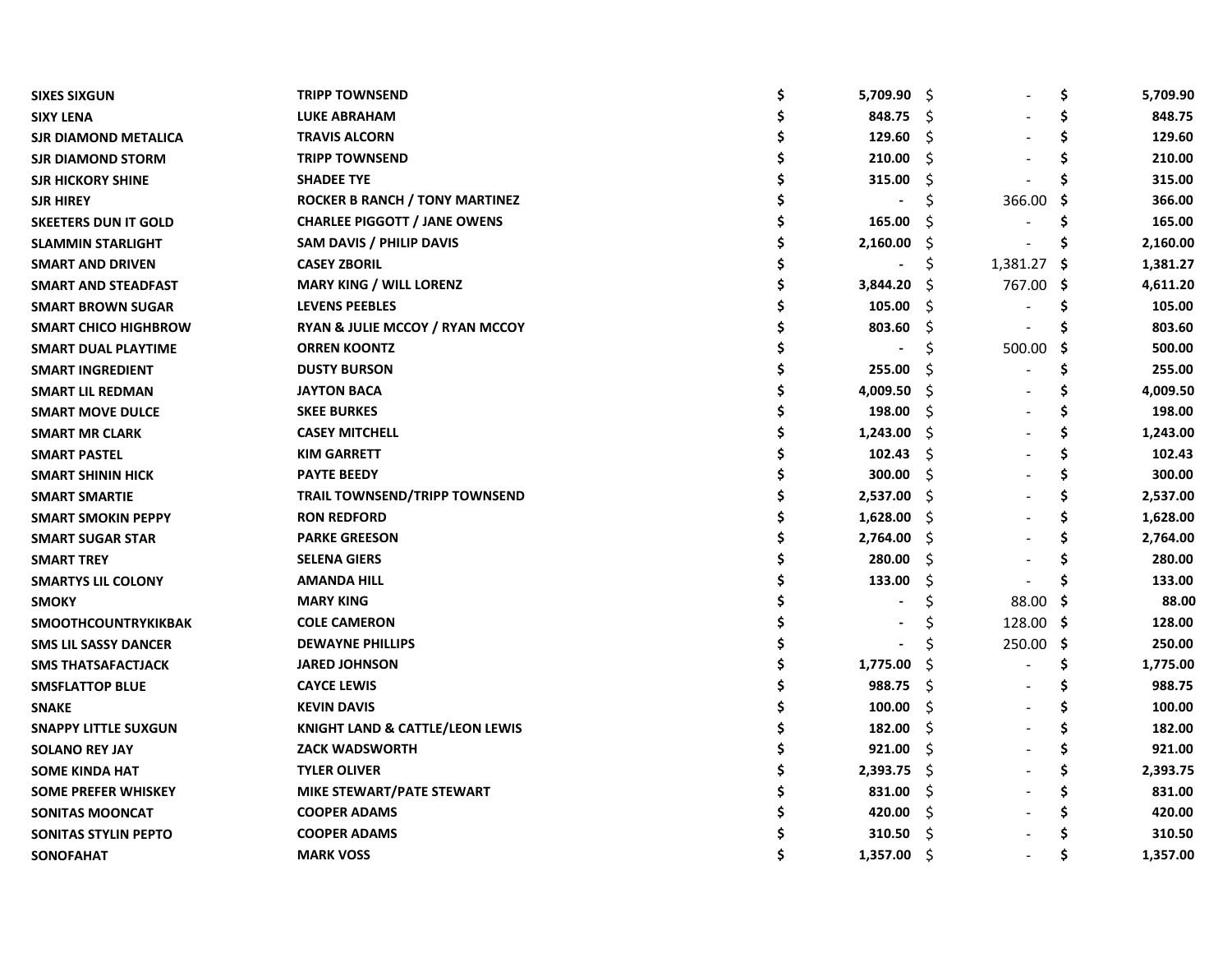| SOULANTICS LENA             | <b>HEATHER BORG</b>                              | \$             | \$   | $500.00$ \$ |     | 500.00   |
|-----------------------------|--------------------------------------------------|----------------|------|-------------|-----|----------|
| SOPHISTICATED BLITZ         | <b>CODY &amp; JOETTE DUVALL/TRAIL DUVALL</b>     | 590.00         | Ŝ    |             | S   | 590.00   |
| <b>SPARK A SPOTLIGHT</b>    | <b>RYAN BIRKENFELD</b>                           | 366.00         | \$   |             | S   | 366.00   |
| <b>SPARKIN JO BECKETT</b>   | <b>RILEY SMITH</b>                               | 1,925.00       | - S  | 913.60      | -\$ | 2,838.60 |
| <b>SPARKSGENUINEARTICLE</b> | <b>KYLE BIRKENFELD/LANE BIRKENFELD</b>           | 6,083.50       | \$.  |             | S   | 6,083.50 |
| <b>SPAYDE REYNGE CAT</b>    | <b>BOB WELCH</b>                                 | 112.00         | S    |             | S   | 112.00   |
| <b>SPB STYLISH NIKKI 17</b> | <b>BRET DAVIS</b>                                |                | Ś    | 210.00      | -S  | 210.00   |
| <b>SPECIAL METALLIC RED</b> | <b>TRINITY HAGGARD</b>                           | 700.00         |      |             |     | 700.00   |
| <b>SPIDER JOHN</b>          | <b>CLAY MILLER</b>                               | 160.00         | S    |             |     | 160.00   |
| <b>SPOOKS GOTTA DREAM</b>   | <b>TOMMY SEAY</b>                                | 505.00         | S    |             |     | 505.00   |
| <b>SPOONFUL OF BATTER</b>   | <b>MARK VOSS</b>                                 | 647.00         | S    |             |     | 647.00   |
| <b>SPOONFUL OF PEPPER</b>   | <b>KY BROWNLEE</b>                               | 967.50         | Ŝ    |             |     | 967.50   |
| <b>SPOTLESS HOT</b>         | <b>RILEY SMITH</b>                               | 1,667.10       | - \$ |             |     | 1,667.10 |
| <b>SPOTLIGHT ON MISTER</b>  | <b>JIM KINGSTON</b>                              | 225.00         | \$   |             |     | 225.00   |
| <b>SPRATS LITTLE GAL</b>    | <b>SCOTTY McCOY</b>                              |                | Ś    | 235.20      | -S  | 235.20   |
| <b>SPYRO</b>                | <b>COLTON JACKSON</b>                            | 450.00         | S    |             |     | 450.00   |
| <b>SQUAWS RED FEATHER</b>   | <b>CHAD JOHNSTON</b>                             | 320.00         | -S   |             |     | 320.00   |
| <b>SQUIRREL ACCOUNT</b>     | CAYCE LEWIS/CARROLL JACK LEWIS/BONNER VOSS       | 3,740.00       | - S  |             | S   | 3,740.00 |
| <b>SR LIL CAT OLENA</b>     | TRIPP TOWNSEND/AUTUMN TOWNSEND                   | 1,202.60       | -\$  | 175.00      | -\$ | 1,377.60 |
| <b>SR LIL CATS N HEAVEN</b> | <b>NICOLAS EIZMENDI</b>                          |                | Ś    | 675.00      | -S  | 675.00   |
| <b>SR SURPRISE PARTY</b>    | LAUREN FORST / ROBERT FORST / TERRY STUART FORST | 1,378.77       | Ŝ    |             | Ś   | 1,378.77 |
| <b>SS HEY ONE EYE</b>       | <b>ELWIN MCCLESKY</b>                            | 977.00         | \$.  |             |     | 977.00   |
| <b>SS ONE EYE N SASSY</b>   | <b>JED ROARK</b>                                 | 187.50         | \$   |             |     | 187.50   |
| <b>SS ONE EYED DUALER</b>   | <b>ELWIN MCCLESKY</b>                            | 835.00         | \$.  |             |     | 835.00   |
| <b>SS ONE EYED N STYLE</b>  | <b>MATT TURNER</b>                               | 725.00         | \$   |             |     | 725.00   |
| <b>SS ONE EYED PEPOS</b>    | <b>MATT WALKER</b>                               | 100.00         | \$   |             |     | 100.00   |
| <b>SS ONE EYED REFLECT</b>  | <b>PAM MCCLESKEY</b>                             | 480.00         | \$.  |             |     | 480.00   |
| <b>SS ONE EYED STEPGUN</b>  | SIVER SPUR OPERATIONS / ZACH LONG                | $\blacksquare$ | \$   | 253.00      | -S  | 253.00   |
| <b>SS PACKIN A BADGER</b>   | SILVER SPUR OPERATIONS / JOSH McGUIRE            |                | Ś    | 150.00      | -\$ | 150.00   |
| <b>SS RUSTY SPURS</b>       | <b>JENNIFER BRUMLEY</b>                          | 40.00          | -Ŝ   |             |     | 40.00    |
| <b>STEELY DAN CAN</b>       | PHIL GUITAR / WAYLON DAVIS                       | 392.00         | Ŝ    |             |     | 392.00   |
| <b>STEPPIN IN BOOTS</b>     | <b>BEN BALDUS</b>                                | 238.00         | S    |             |     | 238.00   |
| <b>STREAKIN IRISH RELIC</b> | <b>HEATHER LEEPER / ANDREW LEEPER</b>            | $\blacksquare$ | \$.  | 456.40      | .s  | 456.40   |
| <b>STYLIN LITTLE APRIL</b>  | <b>MICHAEL PRICE</b>                             | 240.00         | Ŝ    |             | Ś   | 240.00   |
| <b>STYLISH LEBRON</b>       | <b>QUINCY CARLTON</b>                            | 3,149.00       | - \$ |             |     | 3,149.00 |
| <b>STYLISH TIVIO</b>        | <b>REGGIE HATFIELD</b>                           | 285.00         | Ŝ    |             |     | 285.00   |
| <b>SUGAR</b>                | <b>GRACEY TAYLOR</b>                             |                | Ś    |             |     |          |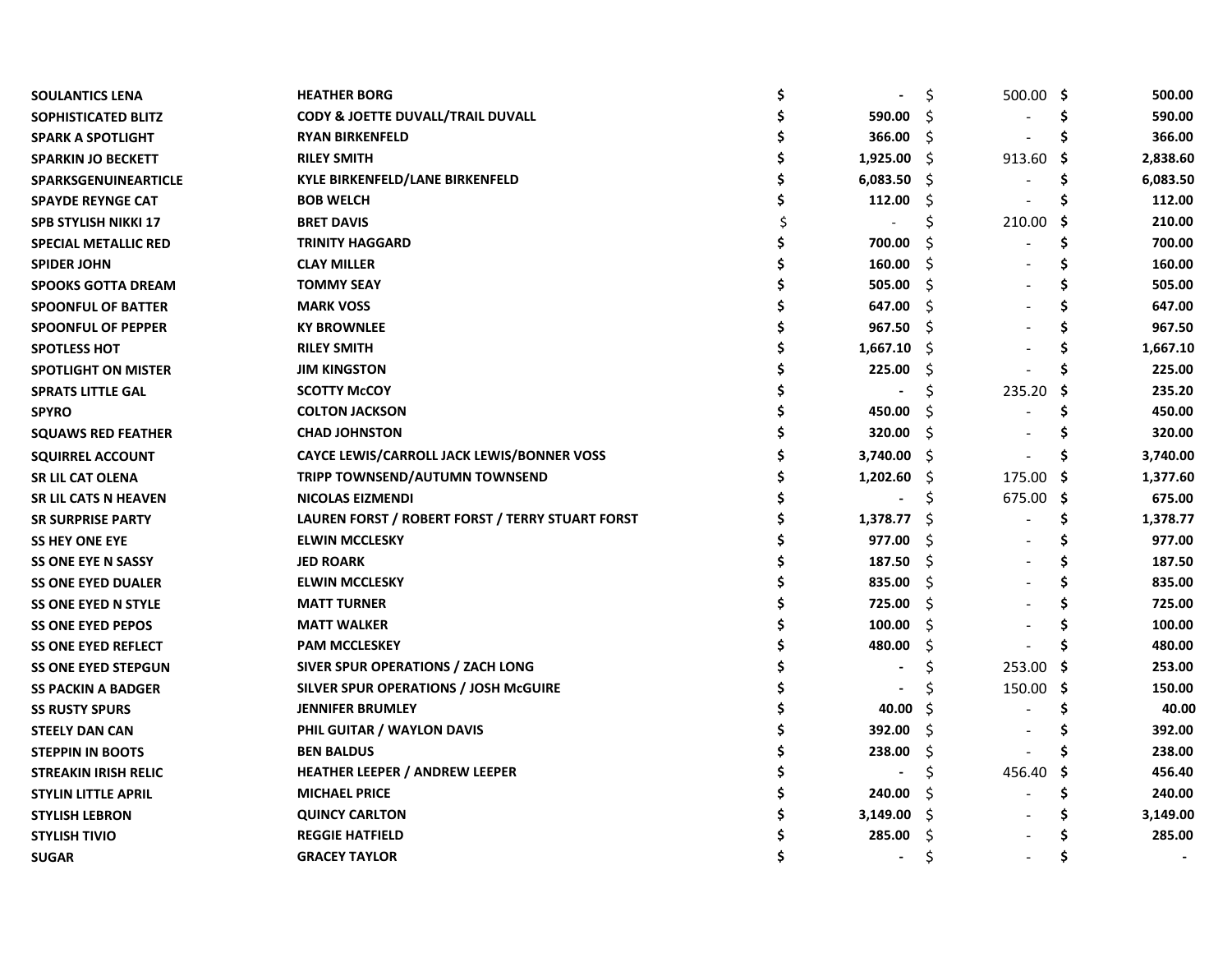| <b>SUGAR FROSTED PEPTO</b>  | <b>GATLIN DUNCAN</b>                          | \$<br>$1,246.00$ \$ |     |             | \$  | 1,246.00 |
|-----------------------------|-----------------------------------------------|---------------------|-----|-------------|-----|----------|
| <b>SUN O LENA REY</b>       | <b>JARED JOHNSON</b>                          | 70.00               | -S  |             | Ś   | 70.00    |
| <b>SUNNYS FIRST PAULI</b>   | <b>KELSEY WATRING</b>                         | 3,434.75            | Ŝ.  |             | \$  | 3,434.75 |
| <b>SUNUP SKEETS</b>         | <b>HANNAH LANGENDOERFER</b>                   | 235.65              | \$  |             | Ś   | 235.65   |
| <b>SUPER LITTLE CARROLL</b> | <b>BODIE HALL</b>                             |                     | \$  | 75.00       | -\$ | 75.00    |
| <b>SWEET LIL BLUE BLOOD</b> | <b>REGAN WHEATLEY</b>                         |                     | S   | 1,135.96 \$ |     | 1,135.96 |
| <b>SWEET LIL OAK</b>        | <b>KYLE TRAHERN</b>                           | 120.00              | S   |             | \$  | 120.00   |
| <b>SWEET PLAY RG</b>        | <b>BEN LEE/CHASE HUEBINER</b>                 | 1,071.00            | Ŝ   |             | Ś   | 1,071.00 |
| <b>SWEETS N DIAMONDS</b>    | <b>BRANDA HICKMAN</b>                         | 150.00              | Ŝ   |             | Ś   | 150.00   |
| <b>T DEL CHARMER</b>        | <b>TJ HAYNIE</b>                              | 82.50               | S   |             | Ś   | 82.50    |
| <b>TAKE A PICK</b>          | <b>LANHAM BROWN</b>                           | 1,491.50            | -S  |             | Ś   | 1,491.50 |
| <b>TALKIN MONEY MATE</b>    | TRIPP TOWNSEND/TRAIL TOWNSEND/SUMMER TOWNSEND | 1,819.25            | -S  |             | S   | 1,819.25 |
| <b>TAMU LECTRIC COWBOY</b>  | <b>KYLE BIRKENFELD</b>                        | 380.00              | Ŝ.  |             | Ś   | 380.00   |
| <b>TAMU POPPIN N ROCKIN</b> | <b>KEITH BIRKENFELD / KYLE BIRKENFELD</b>     | 1,229.70            | -\$ | 421.80      | \$. | 1,651.50 |
| <b>TAMU TWISTA LILBLING</b> | RYAN BIRKENFELD / KYLE BIRKENFELD             | 5,165.36            | Ŝ.  |             | \$  | 5,165.36 |
| <b>TANQUERY LETTERS</b>     | <b>KADE MATTHEWS/JIM STEVENSON</b>            | 360.00              | Ŝ.  |             | \$  | 360.00   |
| <b>TEENIES LAST LADY</b>    | <b>RYAN SNYDER</b>                            | 90.00               | Ŝ.  |             | \$  | 90.00    |
| <b>TEN O SEA MOONSHINE</b>  | <b>GABE HILL</b>                              | 186.00              | Ŝ.  |             | \$  | 186.00   |
| <b>TENINO WILL GETCHA</b>   | <b>RILEY SMITH</b>                            | 377.50              | Ŝ.  |             | Ś   | 377.50   |
| <b>TERRIFIC MOVEMENT</b>    | <b>TRUE BURSON</b>                            | 2,128.00            | Ŝ   |             | Ś   | 2,128.00 |
| <b>TFR AVENGER</b>          | <b>AARON SHAHAN</b>                           | 258.75              | \$  |             | Ś   | 258.75   |
| <b>THAT BALL PLAYER</b>     | <b>DEREK HEATON</b>                           | 2,508.50            | Ŝ.  |             | Ś   | 2,508.50 |
| THE FRIESION                | <b>MARIANNE CLARK</b>                         | 240.00              | \$. |             | Ś   | 240.00   |
| THE LOOK                    | <b>WAYNE SMITH</b>                            | 391.00              | S   |             | Ś   | 391.00   |
| THE SEED                    | <b>BUDDY THOMAS</b>                           | 119.00              | \$  |             | Ś   | 119.00   |
| THE SMILING COLONEL         | <b>MATT KOCH</b>                              | 325.50              | \$  |             |     | 325.50   |
| THE SMOKIN FOX              | <b>CHASE TRAHERN</b>                          | 334.80              | \$  |             |     | 334.80   |
| <b>THIRSTY OAK</b>          | <b>SHAWN KENT (DAY PERMIT)</b>                | 285.00              | \$  |             |     | 285.00   |
| THIS CAT IS BACK            | <b>LONDON LOWREY</b>                          | 855.00              | \$. |             | Ś   | 855.00   |
| THIS CATS CRACKIN           | <b>KELLI NEUBERT</b>                          | 1,347.00            | S   |             | Ś   | 1,347.00 |
| THIS CATS KING              | <b>MATT KOCH</b>                              | 225.00              | Ŝ   |             |     | 225.00   |
| <b>THOMAS E CAYENNE</b>     | <b>JOJO (JODY) LEMOND</b>                     | 400.00              | \$. |             |     | 400.00   |
| THOSE R SOME BOOTS          | <b>LLANO BATEMAN</b>                          | 1,467.00            | -S  |             | S   | 1,467.00 |
| <b>TITANN</b>               | <b>BUDDY THOMAS</b>                           | 588.00              | \$. | 1,053.00    | -\$ | 1,641.00 |
| TK TWO CENTS WORTH          | <b>ALLEN JENKINS</b>                          | 51.00               | Ŝ.  |             | Ś   | 51.00    |
| <b>TLC ZACKS A CAT</b>      | <b>CODY MATTHEWS</b>                          |                     | S   | 852.80      | -S  | 852.80   |
| <b>TOAD</b>                 | <b>ACE RICKARD</b>                            | 70.00               | Ŝ   |             | Ś   | 70.00    |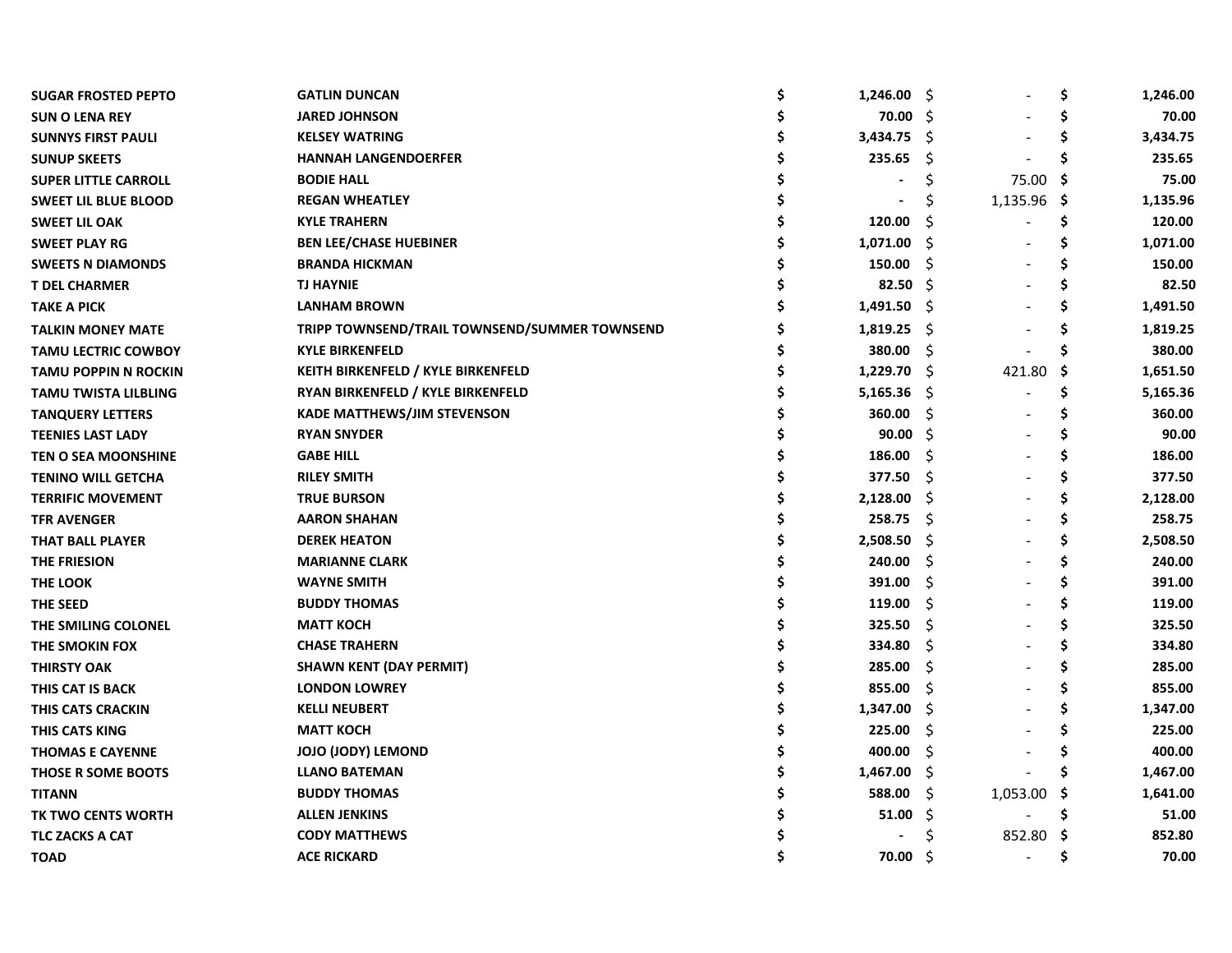| <b>TONY TEE</b>             | <b>DUSTY VOORHIES</b>                   |               | \$,  | $500.00$ \$ |     | 500.00   |
|-----------------------------|-----------------------------------------|---------------|------|-------------|-----|----------|
| <b>TOO SUEN LADDIE</b>      | <b>JOHNNY MILLER/LANE OLES</b>          | 3,709.40      | Ŝ.   |             | \$  | 3,709.40 |
| <b>TOS LITTLE IRISH</b>     | <b>SONNY PATE</b>                       | 104.00        | Ŝ    |             | \$  | 104.00   |
| <b>TOS NINE FOUR</b>        | <b>BILL SMITH</b>                       | 3,024.90      | Ŝ.   |             | \$  | 3,024.90 |
| <b>TOYS JERRY MAXI</b>      | <b>PARKE GREESONKYE FUSTON</b>          | 2,256.00      | -S   |             | \$  | 2,256.00 |
| <b>TQH SAN BLUE OAK</b>     | <b>DEMETRIO NAVARETTE</b>               | 663.00        | Ŝ.   |             | \$  | 663.00   |
| <b>TQH TIVIOS SILVERGUN</b> | <b>ZACK BURSON</b>                      | 276.00        | Ŝ.   |             | \$  | 276.00   |
| <b>TR BE QUICK</b>          | <b>BUBBA GARCIA</b>                     | 301.00        | Ŝ.   |             | Ś   | 301.00   |
| <b>TR RIDN DIRTY</b>        | <b>BILLY LAMB</b>                       | 459.00        | Ŝ.   |             |     | 459.00   |
| <b>TRACER BULLET</b>        | W.T. WAGGONER ESTATE / GARRETT COOPER   | 448.00        | Ŝ.   |             |     | 448.00   |
| <b>TRASHED ON RED WINE</b>  | <b>BARRON RANCH / JAKE MCCALL</b>       | 108.00        | Ŝ.   |             |     | 108.00   |
| <b>TRR BIG OAK</b>          | <b>T. J. ROBERTS</b>                    | 630.00        | Ŝ.   |             |     | 630.00   |
| TRR BIG PEPPY               | <b>QUENTIN MARGURGER/BRAZOS ROBERTS</b> | 384.00        | Ŝ.   |             | \$  | 384.00   |
| TRR BOON GIN                | <b>GAGE MOORHOUSE</b>                   | 703.00        | -S   |             |     | 703.00   |
| <b>TRR BROTHER TOM</b>      | <b>TYLER WEATHERFORD/JIM KINGSTON</b>   | 1,150.50      | -Ŝ   |             | \$  | 1,150.50 |
| TRR CAT SILVER              | <b>T. J. ROBERTS</b>                    | 192.00        | -\$  |             | Ś   | 192.00   |
| TRR COLONEL PEP             | <b>JOSH HALSELL</b>                     | 3,126.00      | -S   |             | \$  | 3,126.00 |
| TRR COMMANDER KICKER        | <b>RUSSELL CLARK</b>                    | 180.22        | - \$ |             | Ś   | 180.22   |
| TRR GOLDEN PICK             | <b>SAM NORMAN</b>                       | 1,406.00      | -\$  |             | \$  | 1,406.00 |
| <b>TRR HIGHBROW GIN</b>     | <b>KYE BRANDON/COOPER MCCLESKEY</b>     | 2,205.00      | -\$  |             | \$  | 2,205.00 |
| <b>TRR HILLBILLY ROCK</b>   | TONGUE RIVER RANCH/ELWYN MCCLESKEY      | 2,818.76      | - S  |             | \$  | 2,818.76 |
| TRR JUSTA LIL PEP           | TONGUE RIVER RANCH / ELWYN MCCLESKEY    | 1,327.00      | -\$  |             | \$. | 1,327.00 |
| TRR LENAS LIL SUN           | <b>RAY BRADLEY</b>                      | 804.30        | Ŝ.   |             | Ś   | 804.30   |
| <b>TRR LITTLE LENA</b>      | LOTTIE ELLIOTT/BLAINE ROBERTS           | 578.40        | Ŝ.   |             | Ś   | 578.40   |
| <b>TRR LUCKY BRAZOS</b>     | <b>KYLE BREWER/TRIPP TOWNSEND</b>       | 5,609.30      | -\$  | 310.20 \$   |     | 5,919.50 |
| <b>TRR LUCKY HOMETOWN</b>   | <b>TRIPP TOWNSEND</b>                   | 1,720.06      | - \$ | 2,138.65 \$ |     | 3,858.71 |
| <b>TRR LUCKY PLAYGUN</b>    | <b>TRIPP TOWNSEND/TRAIL TOWNSEND</b>    | $9,032.95$ \$ |      |             | \$  | 9,032.95 |
| TRR MR CLYDE                | <b>QUENTIN GASS</b>                     | 1,414.00      | -\$  |             | Ś   | 1,414.00 |
| TRR MR ROANSOME DOVE        | <b>JOSH HALSELL</b>                     | 754.00        | Ŝ.   |             |     | 754.00   |
| TRR MR ROANSOME DOVE        | TONGUE RIVER RANCH/JOSHUA HALSELL       | 241.00        | -S   |             |     | 241.00   |
| <b>TRR NATURAL BLADY</b>    | <b>QUENTIN GASS</b>                     | 108.00        | Ŝ.   |             |     | 108.00   |
| <b>TRR PEPCID GIN</b>       | <b>GAGE MOORHOUSE</b>                   | 1,774.50      | Ŝ.   |             | \$  | 1,774.50 |
| <b>TRR PEPCIDS GUN</b>      | <b>TYLER RICE</b>                       | 280.00        | Ŝ.   |             | \$  | 280.00   |
| TRR PEPCIDS LIL DOVE        | <b>TANYA BRANDON</b>                    | 282.00        | Ŝ.   |             |     | 282.00   |
| TRR PEPOCO CAT              | <b>TONGUE RIVER RANCH/SAM NORMAN</b>    | 660.50        | -S   |             | Ś   | 660.50   |
| <b>TRR PEPPY HANCOCK</b>    | <b>T. J. ROBERTS</b>                    | 812.70        | Ŝ.   |             |     | 812.70   |
| <b>TRR PEPPY TANQUERY</b>   | <b>T. J. ROBERTS</b>                    | 226.00        | Ŝ.   |             | Ś   | 226.00   |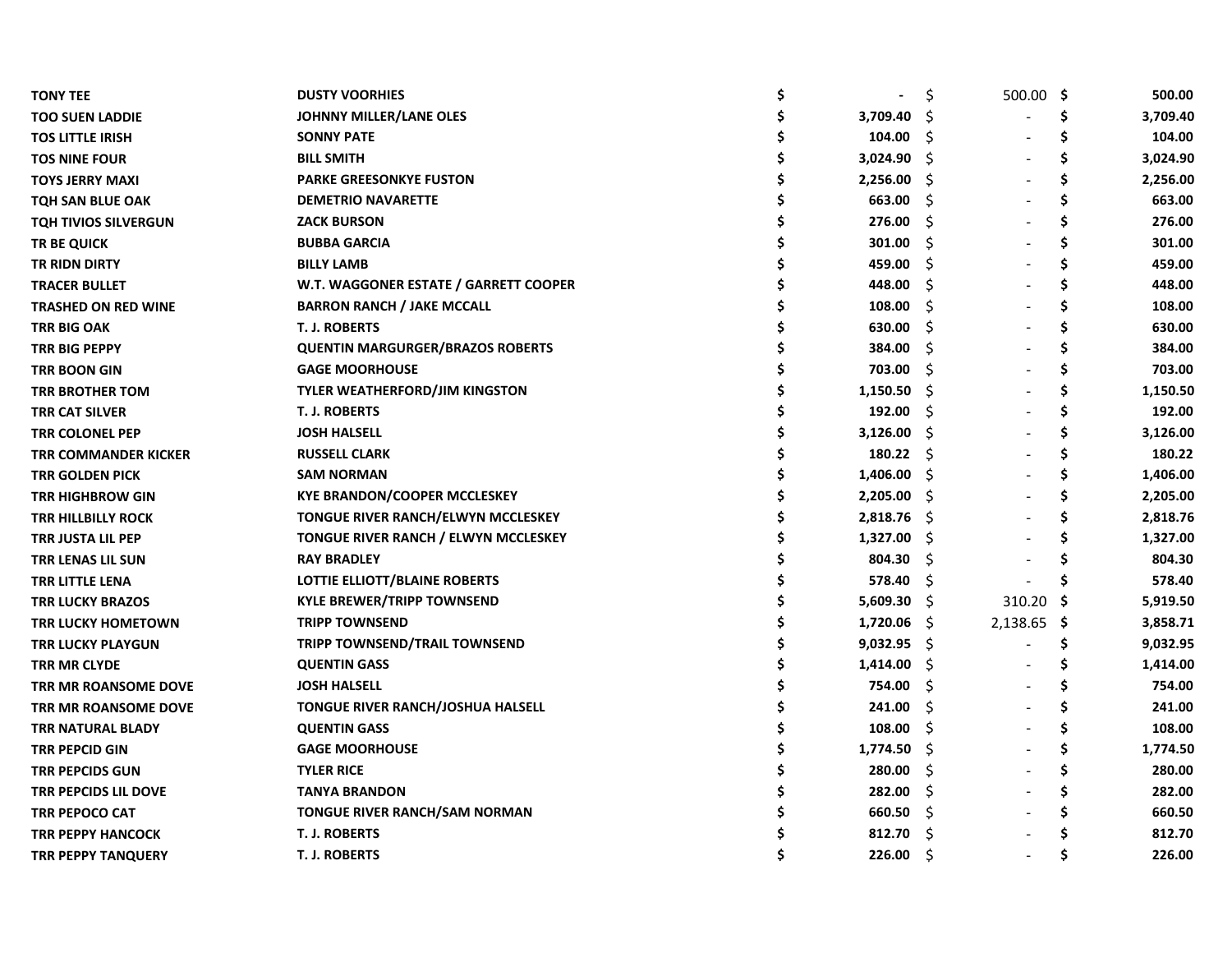| <b>TRR PEPTO GIN</b>         | <b>TRIPP TOWNSEND</b>                                           | Ś  | $1,866.00$ \$ |      |          | \$  | 1,866.00 |
|------------------------------|-----------------------------------------------------------------|----|---------------|------|----------|-----|----------|
| TRR PEPTO YI YO              | <b>KYE BRANDON/T.J. ROBERTS/BRAZOS ROBERTS</b>                  |    | 2,496.00      | - S  |          | Ś   | 2,496.00 |
| <b>TRR PEPTOS GIN</b>        | <b>BLAINE ROBERTS / TJ ROBERTS</b>                              |    | $3,652.50$ \$ |      |          | \$  | 3,652.50 |
| <b>TRR PEPTOTIVIO</b>        | TY BROWN/JOSH HALSELL                                           | \$ | 1,118.00      | - S  |          | \$  | 1,118.00 |
| <b>TRR PLAYBOY CAT</b>       | <b>ELWYN MCCLESKEY</b>                                          | \$ | 220.00        | \$.  |          | \$  | 220.00   |
| <b>TRR ROYAL GOLD</b>        | TONGUE RIVER RANCH/T. J. ROBERTS                                | \$ | 3,300.50      | -S   |          | \$  | 3,300.50 |
| TRR SAN PEPPY CAT            | <b>COOPER MCCLESKEY</b>                                         |    | 996.00        | -\$  |          | S   | 996.00   |
| <b>TRR SHARLENA KAT</b>      | TYLER WEATHERFORD/T. J. ROBERTS/BRAZOS ROBERTS/ CALEB DAUGHERTY | S  | $6,327.20$ \$ |      |          | S   | 6,327.20 |
| TRR SHARLENAS PEPCID         | QUENTIN MARBURGER/T J ROBERTS/BAILEY ROBERTS/BRAZOS ROBERTS     | \$ | 1,774.00      | - S  |          |     | 1,774.00 |
| TRR SUGAR TRIX               | <b>TANYA BRANDON</b>                                            | Ś  | 616.00        | Š.   |          |     | 616.00   |
| <b>TRR TANQUERY CAT</b>      | <b>KYE BRANDON/T. J. ROBERTS</b>                                |    | 645.90        | S    |          |     | 645.90   |
| <b>TRUE COLORZ</b>           | <b>BEN MCCARTNEY</b>                                            |    |               | S    | 432.00   | S   | 432.00   |
| <b>TRU DAT</b>               | DICK COGDELL/BLAZE COGDELL                                      |    | 450.00        | S    |          |     | 450.00   |
| <b>TRU GUN</b>               | <b>GRACIE BRICKER</b>                                           |    | 150.00        | S    |          |     | 150.00   |
| <b>TRUMP TWENTY TWENTY</b>   | RICKY PIGGOTT / CHARLEE PIGGOTT                                 |    | 1,524.00      | - S  |          |     | 1,524.00 |
| TS IF U HAVETHE CASH         | <b>CHESNEY REEVES / JAMES REEVES</b>                            |    | 1,466.88      | -S   | 2,993.67 | -S  | 4,460.55 |
| <b>TS MISS CAT O LENA</b>    | JOE BEN & KIM PACINO / KIM PACINO                               |    |               | \$   | 607.40   | \$. | 607.40   |
| <b>TS PADDY SHOTTA SPARK</b> | <b>JOE BREWER</b>                                               |    | 417.60        | Ŝ    |          | \$. | 417.60   |
| <b>T-SPOON</b>               | <b>MISSY KUHN</b>                                               |    | 288.00        | \$   |          | S   | 288.00   |
| <b>TSU MISS N HICKORY</b>    | <b>CLINT PARRISH</b>                                            |    | 112.00        | Ŝ.   |          | S   | 112.00   |
| <b>TUF DUSTED DUDE</b>       | <b>MARY KING / WILL LORENZ</b>                                  |    |               | Ś    | 262.00   | -S  | 262.00   |
| <b>TUFF DESIRES</b>          | <b>SLICK ROBISON</b>                                            |    |               | S    | 567.00   | -S  | 567.00   |
| <b>TURBO SIX</b>             | <b>AMY ROBERTS / RENEE POPE</b>                                 |    |               |      | 96.00    | -\$ | 96.00    |
| <b>TURNPIKE DOC</b>          | <b>GATLIN DUNCAN</b>                                            |    | 404.00        |      |          | Ś   | 404.00   |
| <b>TWENTY TEN</b>            | JOHN HOLBROOK / KAITLYN HOLBROOK                                |    |               | Ś    | 60.00    | -S  | 60.00    |
| <b>TWIG TALKS</b>            | <b>MARY KING</b>                                                |    | 337.50        |      |          | S   | 337.50   |
| <b>TWO TONE SHINE</b>        | <b>LANDON BROWN</b>                                             |    | 240.00        | \$.  |          |     | 240.00   |
| <b>TYMES ATTRACTION</b>      | <b>ELIZABETH YEARY</b>                                          |    |               | Ś    | 500.00   | -S  | 500.00   |
| UL BE A DAISYIFYOUDO         | <b>CRAIG CARR</b>                                               |    | 165.00        | S    |          |     | 165.00   |
| <b>VALLES CALDERA</b>        | <b>TRIPP TOWNSEND</b>                                           |    | 1,114.50      | - Ş  |          |     | 1,114.50 |
| <b>VICTOR ROANHORSE</b>      | <b>JEB BROWN</b>                                                |    | 714.00        | -\$  |          |     | 714.00   |
| <b>VILLA GUN</b>             | <b>TJ HAYNIE</b>                                                |    | 60.00         | -\$  |          |     | 60.00    |
| VOO DOO THE MOO              | <b>CORY RICKARD</b>                                             |    | 3,399.20      | - S  |          |     | 3,399.20 |
| <b>W PASTURE</b>             | <b>DUSTY BURSON</b>                                             |    | 175.00        | -\$  |          |     | 175.00   |
| <b>WANNA BE A PEPTO</b>      | W. T. WAGGONER ESTATE / GARRETT COOPER                          |    | 1,970.00      | - S  | 270.00   | \$. | 2,240.00 |
| <b>WATER DUALLY</b>          | <b>GIDEON PETERSON/REBEKAH PETERSON</b>                         |    | 3,236.50      | - S  |          |     | 3,236.50 |
| <b>WEE MAN</b>               | <b>TRISH SIMMONS</b>                                            |    | 106.66        | - \$ |          |     | 106.66   |